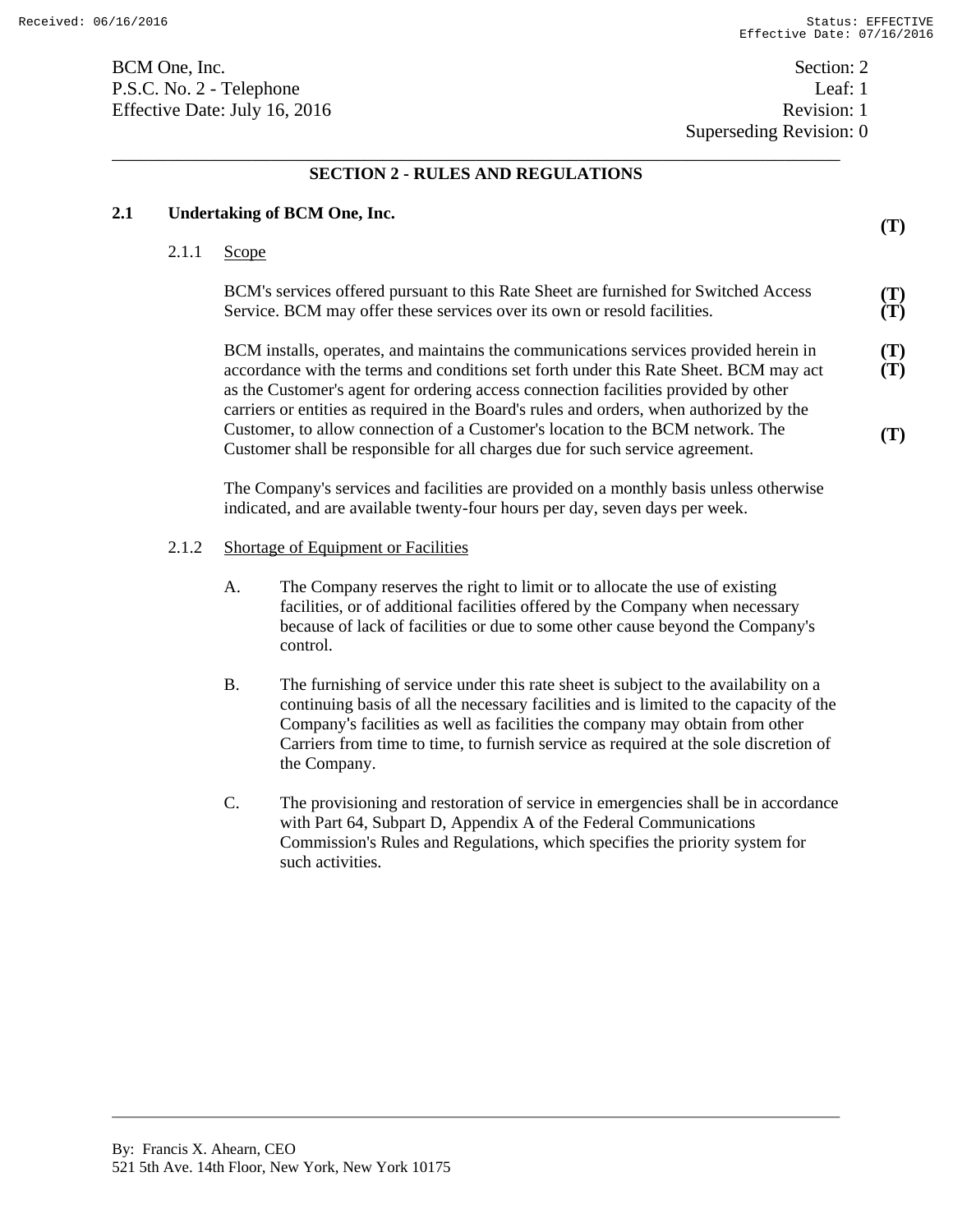BCM One, Inc. Section: 2 P.S.C. No. 2 - Telephone Leaf: 2 Effective Date: July 16, 2016 Revision: 1

# \_\_\_\_\_\_\_\_\_\_\_\_\_\_\_\_\_\_\_\_\_\_\_\_\_\_\_\_\_\_\_\_\_\_\_\_\_\_\_\_\_\_\_\_\_\_\_\_\_\_\_\_\_\_\_\_\_\_\_\_\_\_\_\_\_\_\_\_\_\_\_\_\_\_\_\_\_\_ **SECTION 2 - RULES AND REGULATIONS, (Cont'd.)**

### **2.1 Undertaking of BCM One, Inc. (Cont'd.)**

#### 2.1.3 Terms and Conditions

- A. Except as otherwise provided herein, service is provided and billed on the basis of a minimum period of at least one month, and shall continue to be provided until canceled by the Customer, in writing, on not less than 30 days notice. Unless otherwise specified herein, for the purpose of computing charges in this rate sheet, a month is considered to have 30 days.
- B. Customers seeking to cancel service have an affirmative obligation to block traffic originating from or terminating to the Company's network. By originating traffic from or originating traffic to the Company's network, the Customer will have constructively ordered the Company's switched access service.
- C. The Customer agrees to operate Company-provided equipment in accordance with instructions of the Company or the Company's agent. Failure to do so will void Company liability for interruption of service and may make the Customer responsible for damage to equipment pursuant to section 2.1.3.D below.
- D. The Customer agrees to return to the Company all Company-provided equipment delivered to Customer within five (5) days of termination of the service in connection with which the equipment was used. Said equipment shall be in the same condition as when delivered to Customer, normal wear and tear only excepted. Customer shall reimburse the Company, upon demand, for any costs incurred by the Company due to Customer's failure to comply with this provision.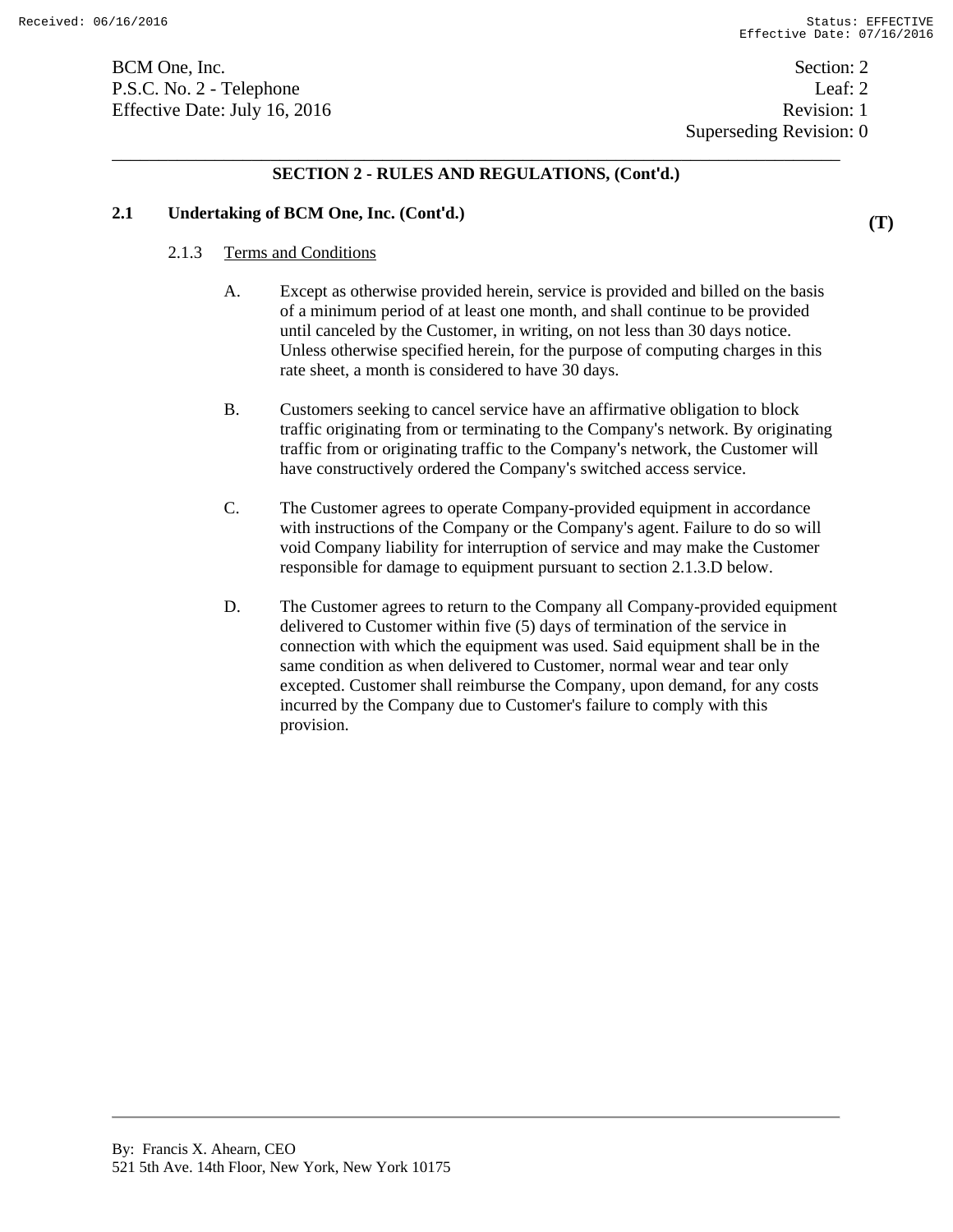BCM One, Inc. Section: 2 P.S.C. No. 2 - Telephone Leaf: 3 Effective Date: July 21, 2016 Revision: 2

Superseding Revision: 1

# \_\_\_\_\_\_\_\_\_\_\_\_\_\_\_\_\_\_\_\_\_\_\_\_\_\_\_\_\_\_\_\_\_\_\_\_\_\_\_\_\_\_\_\_\_\_\_\_\_\_\_\_\_\_\_\_\_\_\_\_\_\_\_\_\_\_\_\_\_\_\_\_\_\_\_\_\_\_ **SECTION 2 - RULES AND REGULATIONS, (Cont'd.)**

### **2.1 Undertaking of BCM One, Inc (Cont'd.)**

#### 2.1.4 Liability of the Company

- A. The liability of the Company for damages arising out of the furnishing of its Services, including but not limited to mistakes, omissions, interruptions, delays, errors, other defects, or representations by the Company, or use of these services or damages arising out of the failure to furnish the service whether caused by act or omission, shall be limited to the extension of allowances for interruption as set forth in 2.6 below. The extension of such allowances for interruption shall be the sole remedy of the Customer and the sole liability of the Company. The Company will not be liable for any direct, indirect, incidental, special, consequential, exemplary or punitive damages to Customer as a result of any Company service, equipment or facilities, or the acts or omissions or negligence of the Company's employees or agents.
- B. With respect to any other claim or suit, by a Customer or by any others, for damages associated with the ordering (including the reservation of any specific number for use with a service), installation (including delays thereof), provision, termination, maintenance, repair interruption or restoration of any service or facilities offered under this rate sheet, and subject to the provisions of the Company's liability, if any, shall be limited as provided herein.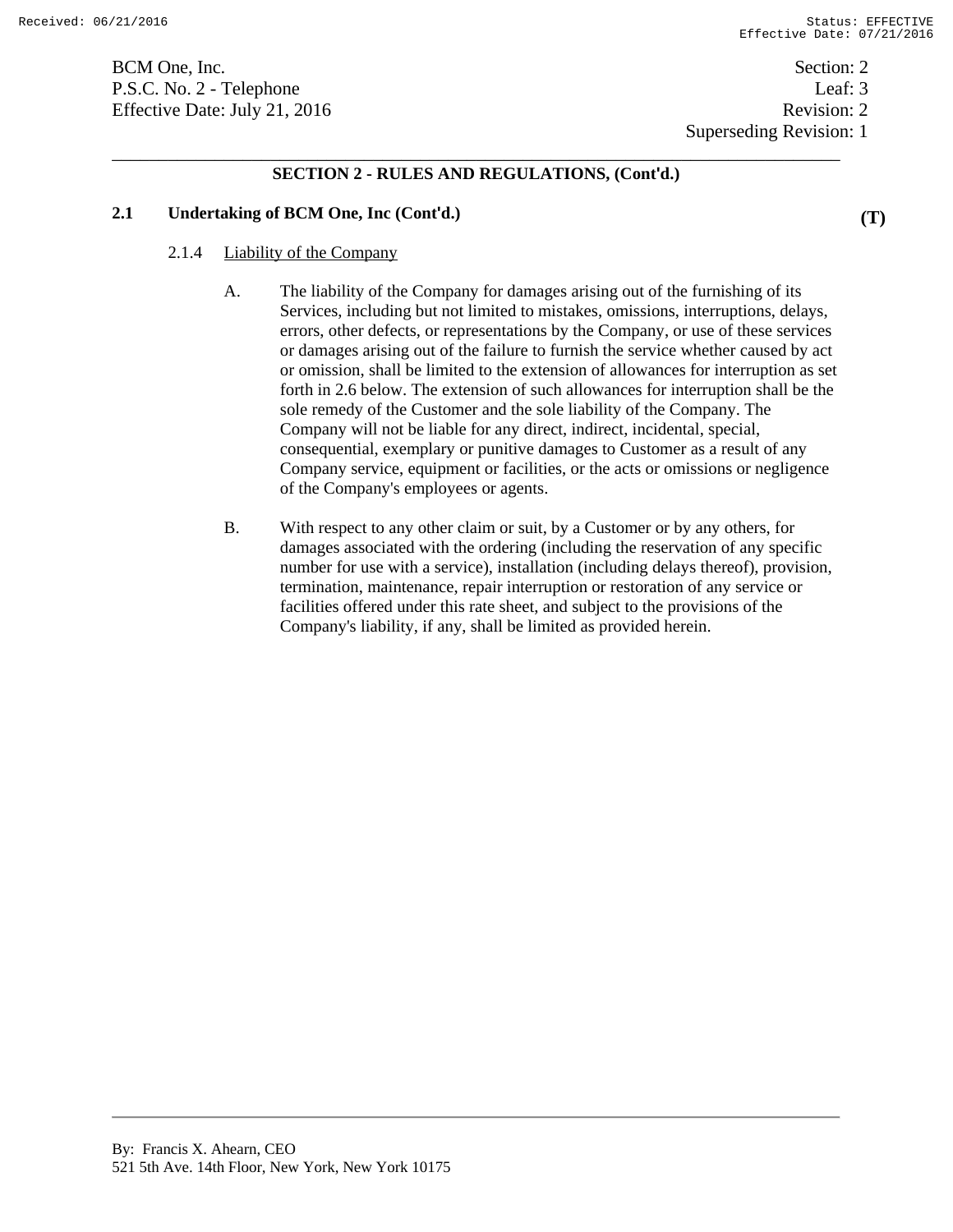BCM One, Inc. Section: 2 P.S.C. No. 2 - Telephone Leaf: 4 Effective Date: July 16, 2016 Revision: 1

# \_\_\_\_\_\_\_\_\_\_\_\_\_\_\_\_\_\_\_\_\_\_\_\_\_\_\_\_\_\_\_\_\_\_\_\_\_\_\_\_\_\_\_\_\_\_\_\_\_\_\_\_\_\_\_\_\_\_\_\_\_\_\_\_\_\_\_\_\_\_\_\_\_\_\_\_\_\_ **SECTION 2 - RULES AND REGULATIONS, (Cont'd.)**

### **2.1 Undertaking of BCM One, Inc. (Cont'd.)**

- 2.1.4 Liability of the Company (cont'd.)
	- C. The Company shall not be liable for any delay or failure of performance or equipment due to causes beyond its control, including but not limited to: acts of God, fire, flood, explosion or other catastrophes; any law, order, regulation, direction action, or request of The United States government or of any other government, including state and local governments having or claiming jurisdiction over the Company, or of any department, agency, commission, bureau, corporation, or other instrumentality of any one or more of these federal, state, or local governments, or of any military authority; preemption of existing service in compliance with national emergencies; insurrections; riots; wars; unavailability of rights-of-way or materials; or strikes, lockouts work stoppages, or other labor difficulties.
	- D. The Company shall not be liable for (a) any act or omission of any entity furnishing the Company or the Company's Customers facilities or equipment used for the interconnection with Access Services; or (b) for the acts or omissions of other Common Carriers.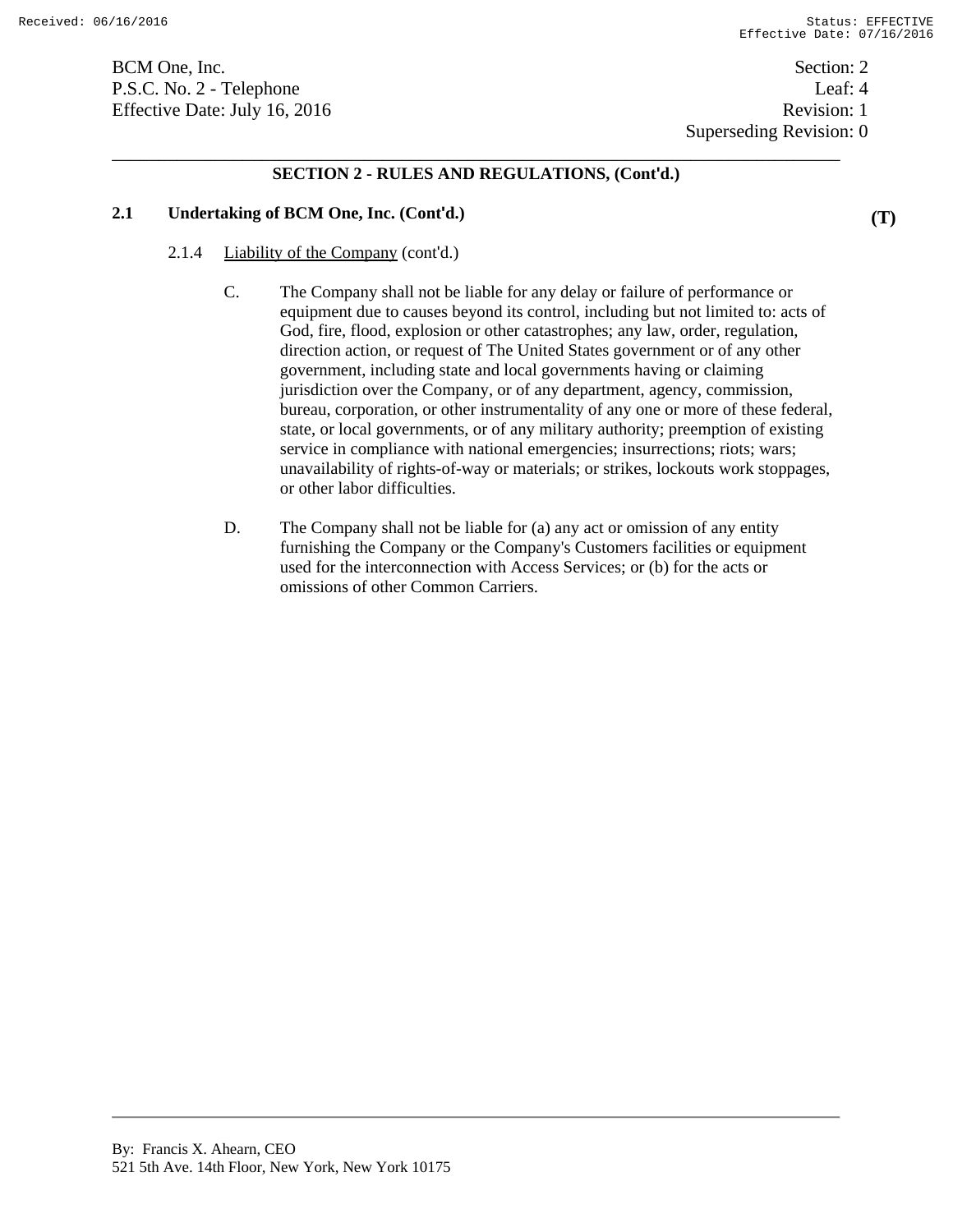BCM One, Inc. Section: 2 P.S.C. No. 2 - Telephone Leaf: 5 Effective Date: July 16, 2016 Revision: 1

Superseding Revision: 0

# \_\_\_\_\_\_\_\_\_\_\_\_\_\_\_\_\_\_\_\_\_\_\_\_\_\_\_\_\_\_\_\_\_\_\_\_\_\_\_\_\_\_\_\_\_\_\_\_\_\_\_\_\_\_\_\_\_\_\_\_\_\_\_\_\_\_\_\_\_\_\_\_\_\_\_\_\_\_ **SECTION 2 - RULES AND REGULATIONS, (Cont'd.)**

### **2.1 Undertaking of BCM One, Inc. (Cont'd.)**

- 2.1.4 Liability of the Company (cont'd.)
	- E. The Company shall not be liable for any damages or losses due to the fault or negligence of the Customer or due to the failure or malfunction of Customerprovided equipment or facilities.
	- F. The Customer shall indemnify and hold the Company harmless from any and all loss, claims, demands, suits, or other actions, or any liability whatsoever, whether suffered, made, instituted, or asserted by any other party or person(s), and for any loss, damage, or destruction of any property, whether owned by the Customer or others, caused or claimed to have been caused directly or indirectly by the installation, operation, failure to operate, maintenance, removal, condition, location, or use of any installation or equipment provided by the Company. The Company reserves the right to require each Customer to sign an agreement acknowledging acceptance of the provisions of this Section 2.1.4.F as a condition precedent to such installations.
	- G. The Company shall not be liable for any defacement of or damage to Customers Premises resulting from the furnishing of services or equipment on such Premises or the installation or removal thereof, unless such defacement or damage is caused by the gross negligence or willful misconduct of the Company's agents or employees. No agents or employees of other participating Carriers shall be deemed to be agents or employees' of the Company.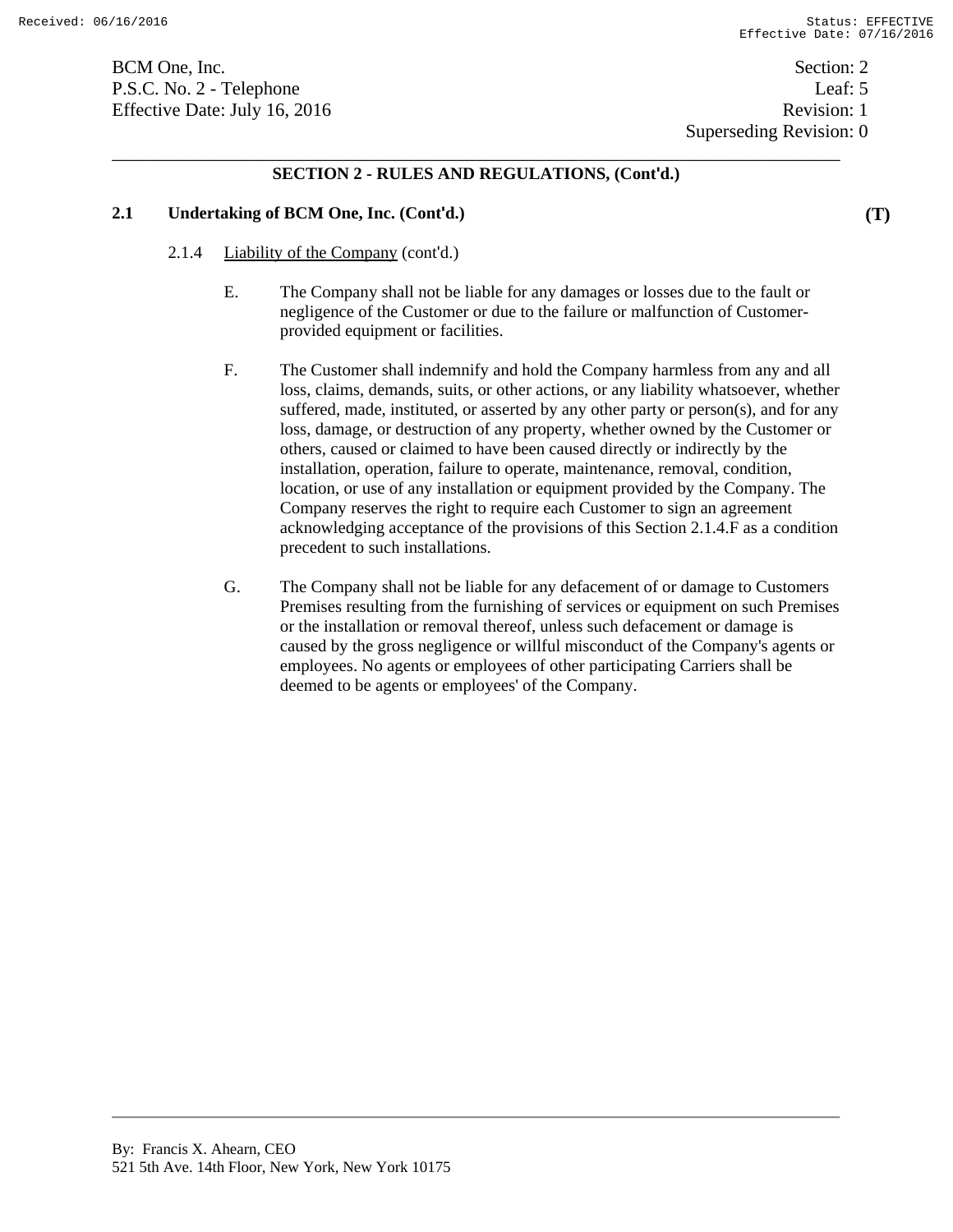BCM One, Inc. Section: 2 P.S.C. No. 2 - Telephone Leaf: 6 Effective Date: July 16, 2016 Revision: 1

Superseding Revision: 0

# \_\_\_\_\_\_\_\_\_\_\_\_\_\_\_\_\_\_\_\_\_\_\_\_\_\_\_\_\_\_\_\_\_\_\_\_\_\_\_\_\_\_\_\_\_\_\_\_\_\_\_\_\_\_\_\_\_\_\_\_\_\_\_\_\_\_\_\_\_\_\_\_\_\_\_\_\_\_ **SECTION 2 - RULES AND REGULATIONS, (Cont'd.)**

### **2.1 Undertaking of BCM One, Inc. (Cont'd.)**

#### 2.1.4 Liability of the Company (cont'd.)

- H. Notwithstanding the Customer's obligations as set forth in Section 2.3 below, the Company shall be indemnified, defended and held harmless by the Customer, or by others authorized by it to use the service, against any claim, loss or damage arising from Customer's use of services furnished under this rate sheet, including: claims for libel, slander, invasion of privacy or infringement of copyright arising from the material, data, information, or other content transmitted via the Company's service; and patent infringement claims arising from combining or connecting the service offered by the Company with apparatus and systems of the Customer or others; all other claims arising out of any act or omission of the Customer or others, in connection with any service provided by the Company pursuant to this rate sheet.
- I. The Company shall be indemnified and held harmless by the End User against any claim, loss or damage arising from the End User's use of services offered under this rate sheet including: claims for libel, slander, invasion of privacy or infringement of copyright arising from the End User's own communications; patent infringement claims arising from the End User's combining or connecting the service offered by the Company with facilities or equipment furnished by the End User of another Interexchange Carrier; or all other claims arising out of any act or omission of the End User in connection with any service provided pursuant to this rate sheet.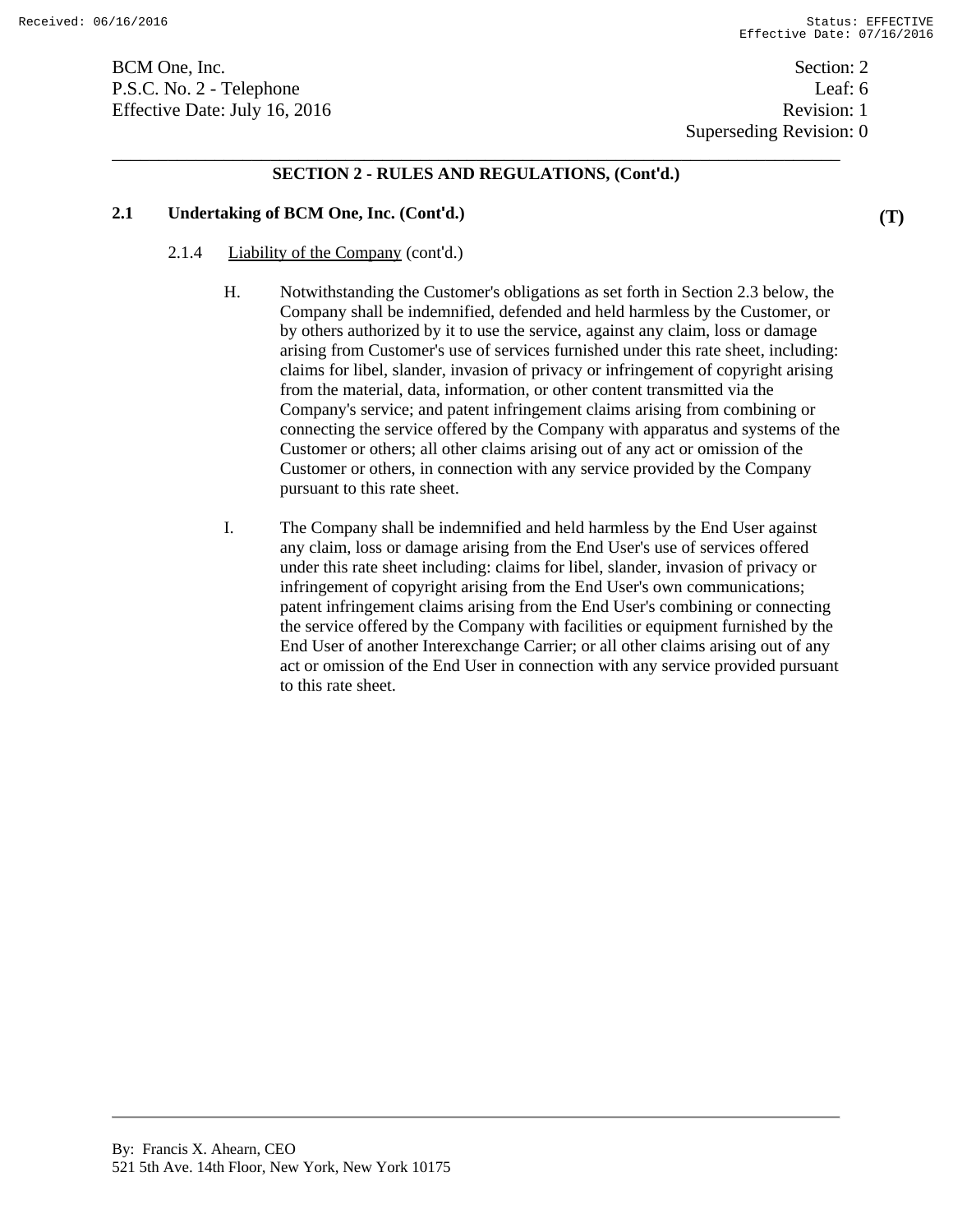**(T)** 

BCM One, Inc. Section: 2 P.S.C. No. 2 - Telephone Leaf: 7 Effective Date: July 16, 2016 Revision: 1

Superseding Revision: 0

# \_\_\_\_\_\_\_\_\_\_\_\_\_\_\_\_\_\_\_\_\_\_\_\_\_\_\_\_\_\_\_\_\_\_\_\_\_\_\_\_\_\_\_\_\_\_\_\_\_\_\_\_\_\_\_\_\_\_\_\_\_\_\_\_\_\_\_\_\_\_\_\_\_\_\_\_\_\_ **SECTION 2 - RULES AND REGULATIONS, (Cont'd.)**

# **2.1 Undertaking of BCM One, Inc. (Cont'd.)**

- 2.1.4 Liability of the Company (cont'd.)
	- J. The entire liability of the Company for any claim, loss, damage or expense from any cause whatsoever shall in no event exceed sums actually paid to the Company by the Customer for the specific services giving rise to the claim, and no action or proceeding against the Company shall be commenced more than one year after the service is rendered.
	- K. The Company makes no warranties or representation, express or implied, including warranties or merchant's ability or fitness for a particular use, except those expressly set forth herein.
	- L. The Company shall not be liable for any act or omission of any other company or companies furnishing a portion of the service, or for damages associated with service, Channels, or equipment which result from the operation of Customerprovided systems, equipment, facilities or service which are interconnected with Company services.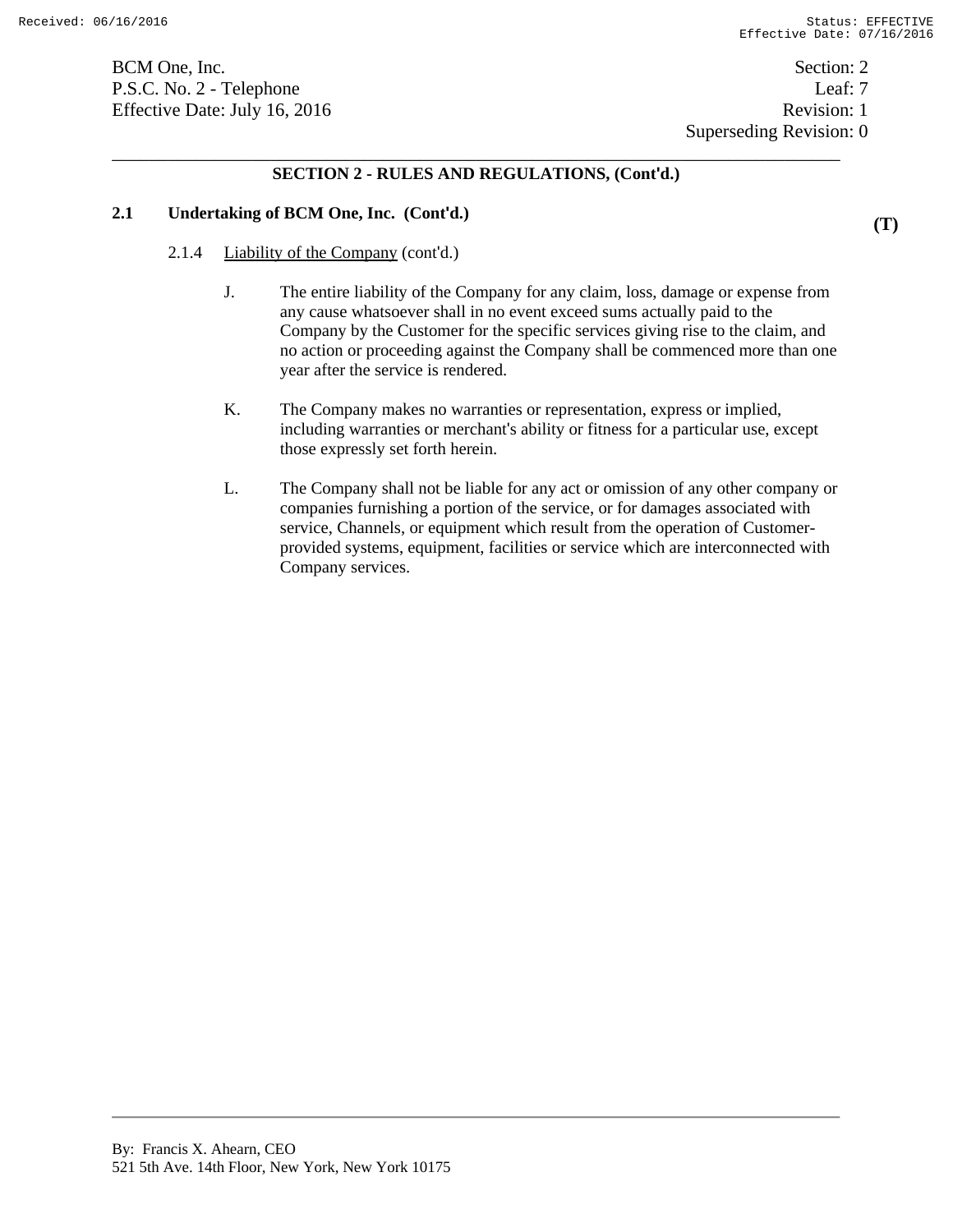BCM One, Inc. Section: 2 P.S.C. No. 2 - Telephone Leaf: 8 Effective Date: July 16, 2016 Revision: 1

Superseding Revision: 0

# \_\_\_\_\_\_\_\_\_\_\_\_\_\_\_\_\_\_\_\_\_\_\_\_\_\_\_\_\_\_\_\_\_\_\_\_\_\_\_\_\_\_\_\_\_\_\_\_\_\_\_\_\_\_\_\_\_\_\_\_\_\_\_\_\_\_\_\_\_\_\_\_\_\_\_\_\_\_ **SECTION 2 - RULES AND REGULATIONS, (Cont'd.)**

### **2.1 Undertaking of BCM One, Inc. (Cont'd.)**

- 2.1.4 Liability of the Company (cont'd.)
	- M. The Company does not guarantee nor make any warranty with respect to service installations at locations at which there is present an atmosphere that is explosive, prone to fire, dangerous or otherwise unsuitable for such installations. The Customer and End User shall indemnify and hold the Company harmless from any and all loss, claims, demands, suits or other actions, or any liability whatsoever, whether suffered, made, instituted or asserted by the Customer or by any other party, for any personal injury to, or death of, any person or persons, or for any loss, damage or destruction of any property, whether owned by the Customer or others, caused or claimed to have been caused directly or indirectly, by the installation, operation, failure to operate, maintenance, removal, presence, condition, locations or use of service furnished by the Company at such locations.
	- N. The Company shall not be liable for the Customer's failure to fulfill its obligations to take all necessary steps including, without limitation, obtaining, installing and maintaining all necessary equipment, materials and supplies, for interconnecting the terminal equipment or communications system of the Customer, or any third party acting as its agent, to the Company's Network. The Customer shall secure all licenses, permits, rights-of-way, and other arrangements necessary for such interconnection. In addition, the Customer shall ensure that its equipment and/or system or that of its agent is properly interfaced with the Company's service, that the signals emitted into the Company's Network are of the proper mode, band-width, power, data speed, and signal level for the intended use of the Customer and in compliance with the criteria set forth in Section 2.1.6 following, and that the signals do not damage Company equipment, injure its personnel or degrade service to other Customers. If the Customer or its agent fails to maintain and operate its equipment and/or system or that of its agent properly, with resulting imminent harm to Company equipment, personnel, or the quality of service to other Customers, the Company, may, upon written notice, require the use of protective equipment at the Customer's expense. If this fails to produce satisfactory quality and safety, the Company may, upon written notice, terminate the Customer's service without liability.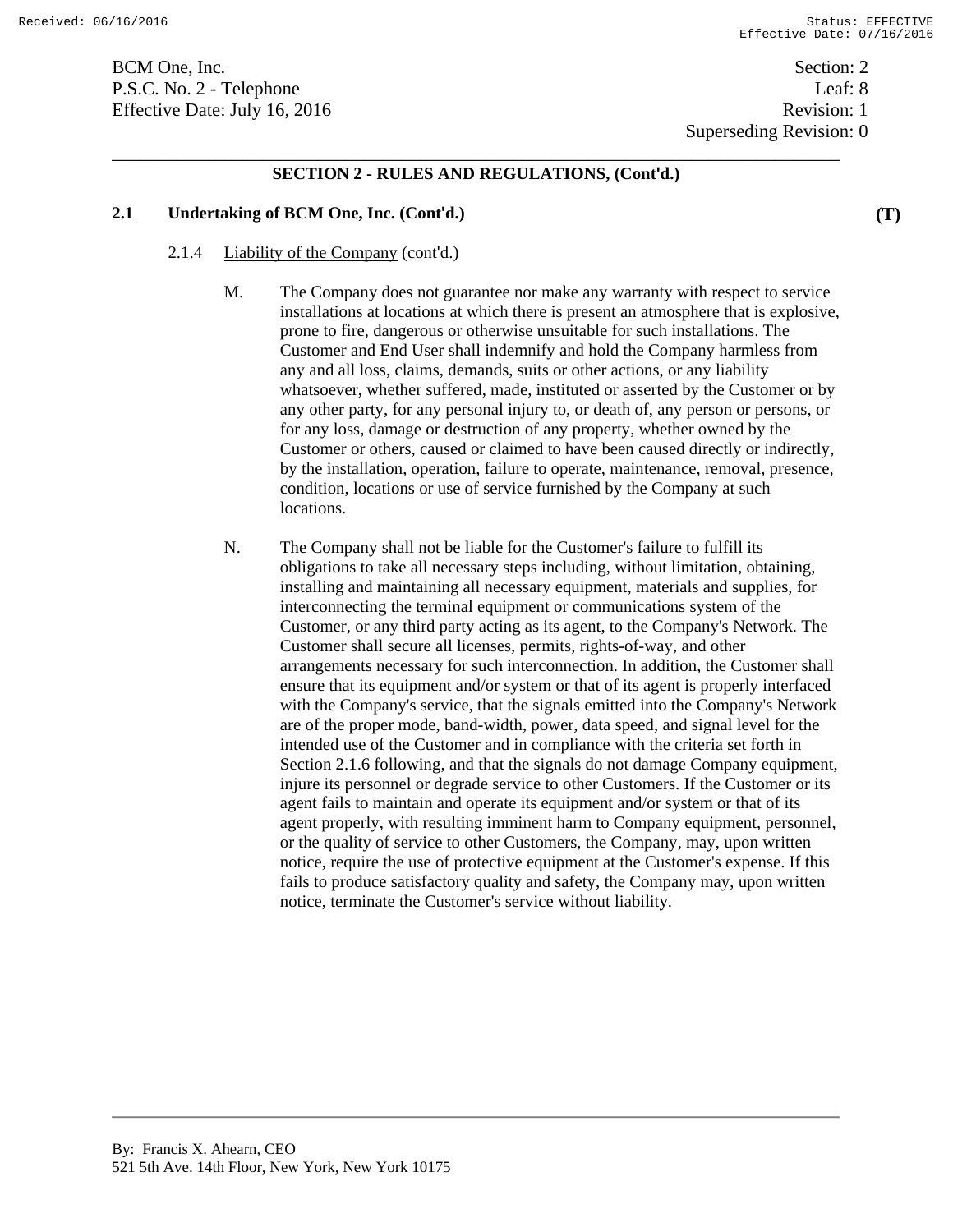**(T)** 

BCM One, Inc. Section: 2 P.S.C. No. 2 - Telephone Leaf: 9 Effective Date: July 16, 2016 Revision: 1

 Superseding Revision: 0 \_\_\_\_\_\_\_\_\_\_\_\_\_\_\_\_\_\_\_\_\_\_\_\_\_\_\_\_\_\_\_\_\_\_\_\_\_\_\_\_\_\_\_\_\_\_\_\_\_\_\_\_\_\_\_\_\_\_\_\_\_\_\_\_\_\_\_\_\_\_\_\_\_\_\_\_\_\_

### **SECTION 2 - RULES AND REGULATIONS, (Cont'd.)**

### **2.1 Undertaking of BCM One, Inc. (Cont'd.)**

#### 2.1.5 Notification of Service-Affecting Activities

The Company will provide the Customer reasonable notification of service-affecting activities within its control that may occur in normal operation of its business. Such activities may include, but are not limited to, equipment or facilities additions, removals or rearrangements and routine preventative maintenance. Generally, such activities are not specific to an individual Customer but affect many Customers' services. No specific advance notification period is applicable to all service activities. The Company will work cooperatively with the Customer to determine the reasonable, notification requirements. With some emergency or unplanned service-affecting conditions, such as an outage resulting from cable damage, notification to the Customer may not be possible.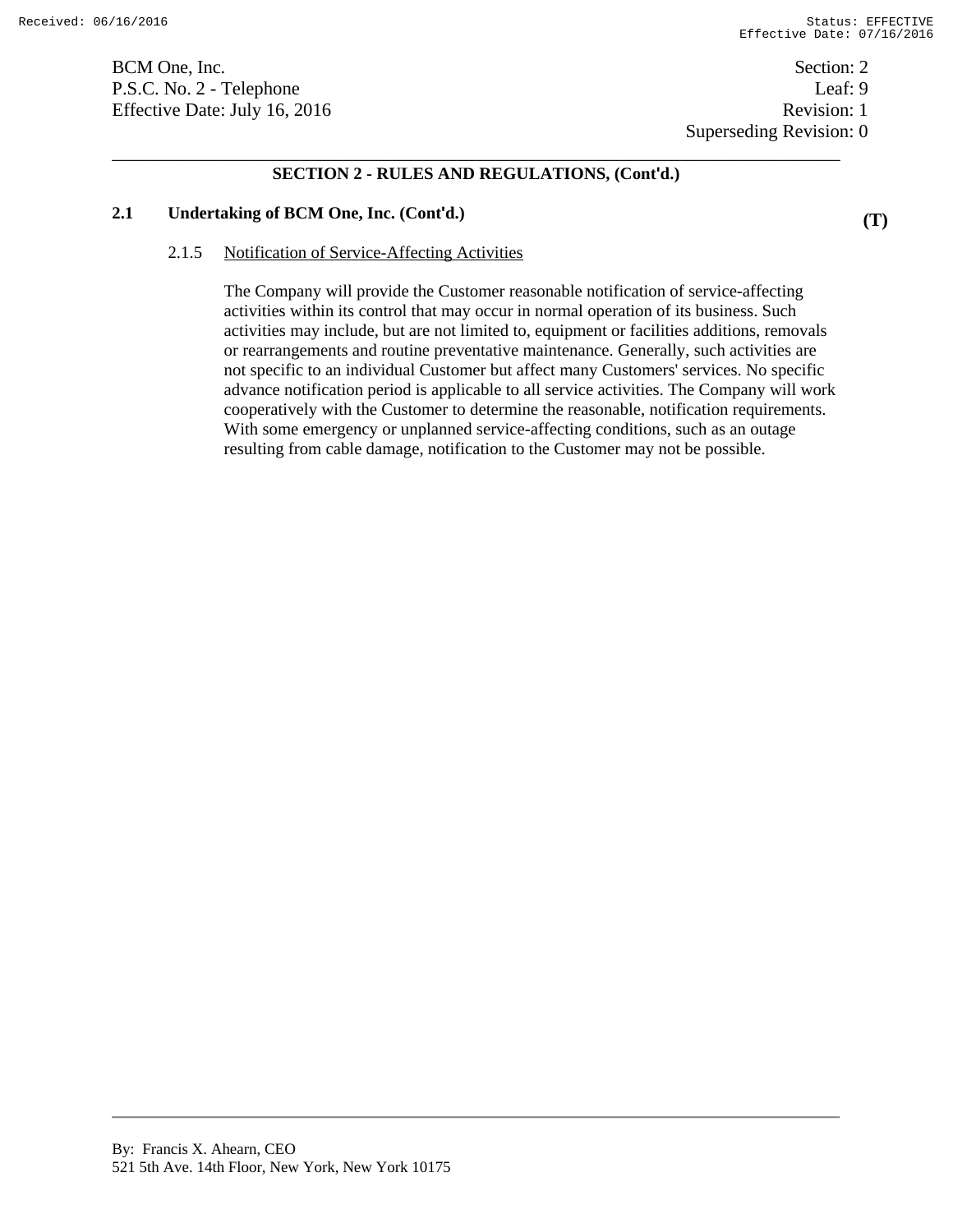**(T)** 

BCM One, Inc. Section: 2 P.S.C. No. 2 - Telephone Leaf: 10 Effective Date: July 16, 2016 Revision: 1

# \_\_\_\_\_\_\_\_\_\_\_\_\_\_\_\_\_\_\_\_\_\_\_\_\_\_\_\_\_\_\_\_\_\_\_\_\_\_\_\_\_\_\_\_\_\_\_\_\_\_\_\_\_\_\_\_\_\_\_\_\_\_\_\_\_\_\_\_\_\_\_\_\_\_\_\_\_\_ **SECTION 2 - RULES AND REGULATIONS, (Cont'd.)**

### **2.1 Undertaking of BCM One, Inc. (Cont'd.)**

#### 2.1.6 Provisions of Equipment and Facilities

- A. The Company shall use reasonable efforts to make available services to a Customer on or before a particular date, subject to the provisions of and compliance by the Customer with, the regulations contained in this rate sheet. The Company does not guarantee availability by any such date and shall not be liable for any delays in commencing service to any Customer.
- B. The Company shall use reasonable efforts to maintain facilities and equipment that it furnishes to the Customer. The Customer may not, nor may the Customer permit others to, rearrange, disconnect, remove, attempt to repair or otherwise interfere with any of the facilities or equipment installed by the Company, except upon the written consent of the Company.
- C. The Company may substitute, change or rearrange any equipment or facility at any time and from time to time, but shall not thereby alter the technical parameters of the service provided the Customer.
- D. Equipment the Company provides or installs at the Customer Premises for use in connection with the services the Company offers shall not be used for any purpose other than that for which the Company provided it.
- E. The Customer shall be responsible for the payment of service charges imposed on the Company by another entity, for visits to the Customer Premises when the service difficulty or trouble report results from the use of equipment or facilities provided by any party other than the Company, including but not limited to the Customer.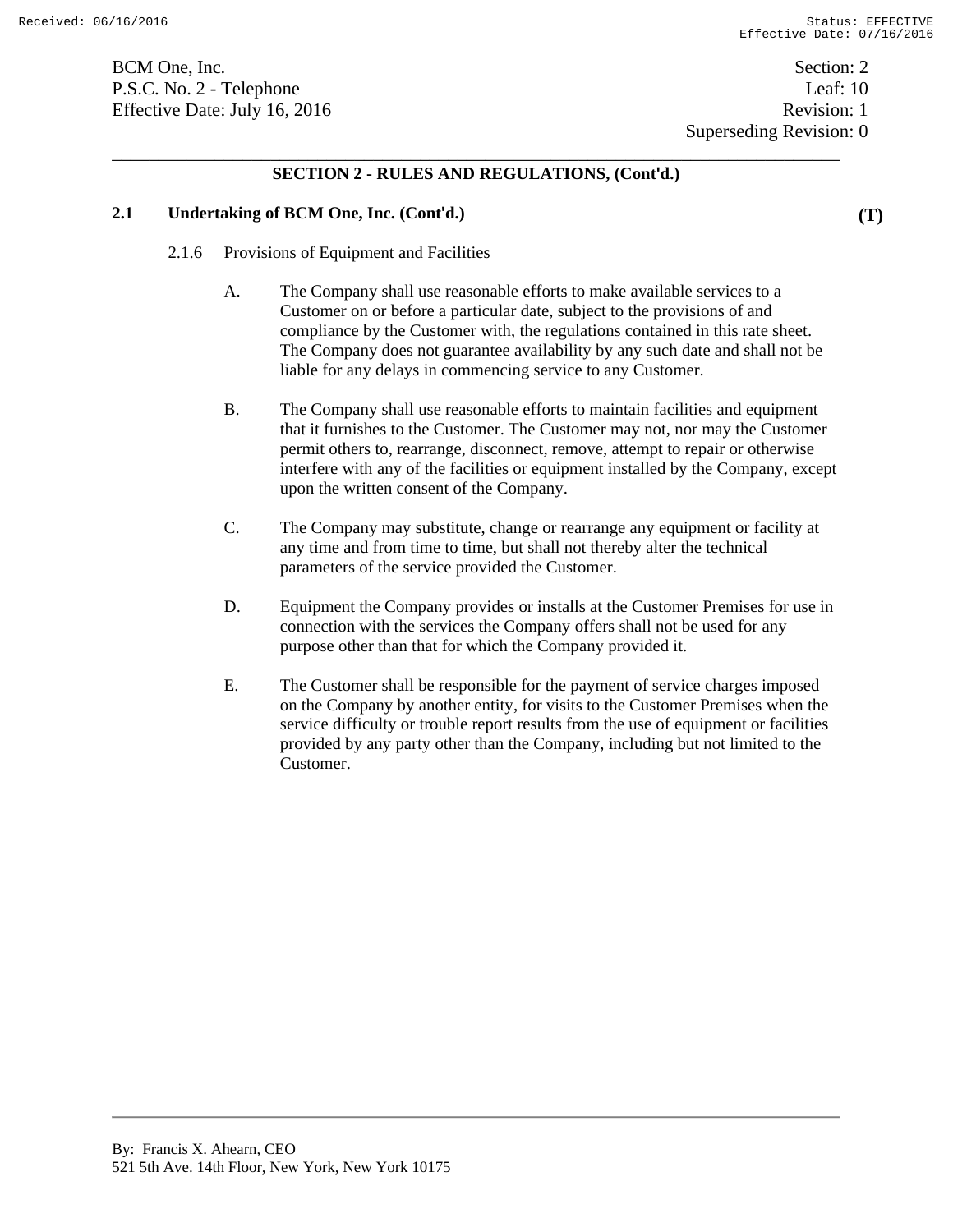BCM One, Inc. Section: 2 P.S.C. No. 2 - Telephone Leaf: 11 Effective Date: July 16, 2016 Revision: 1

# **SECTION 2 - RULES AND REGULATIONS, (Cont'd.)**

### **2.1 Undertaking of BCM One, Inc. (Cont'd.)**

- 2.1.6 Provisions of Equipment and Facilities (cont'd.)
	- F. The Company shall not be responsible for the installation, operation, or maintenance of any Customer provided communications equipment. Where such equipment is connected to the facilities furnished pursuant to this rate sheet, the responsibility of the Company shall be limited to the furnishing of facilities offered under this rate sheet and to the maintenance and operation of such facilities. Notwithstanding the above, the Company shall not be responsible for:
		- 1. the transmission of signals by Customer-provided equipment or for the quality of, or defects in, such transmission;
		- 2. the reception of signals by Customer-provided equipment; or
		- 3. network control signaling where such signaling is performed by Customer-provided network control signaling equipment.
	- G. The Company intends to work cooperatively with the Customer to develop network contingency plans in order to maintain maximum network capability following natural or man-made disasters which affect telecommunications services.
	- H. The Company reserves the reasonable right to assign, designate or change telephone numbers, any other call number designations associated with Access Services, or the Company serving central office prefixes associated with such numbers, when necessary in the conduct of its business.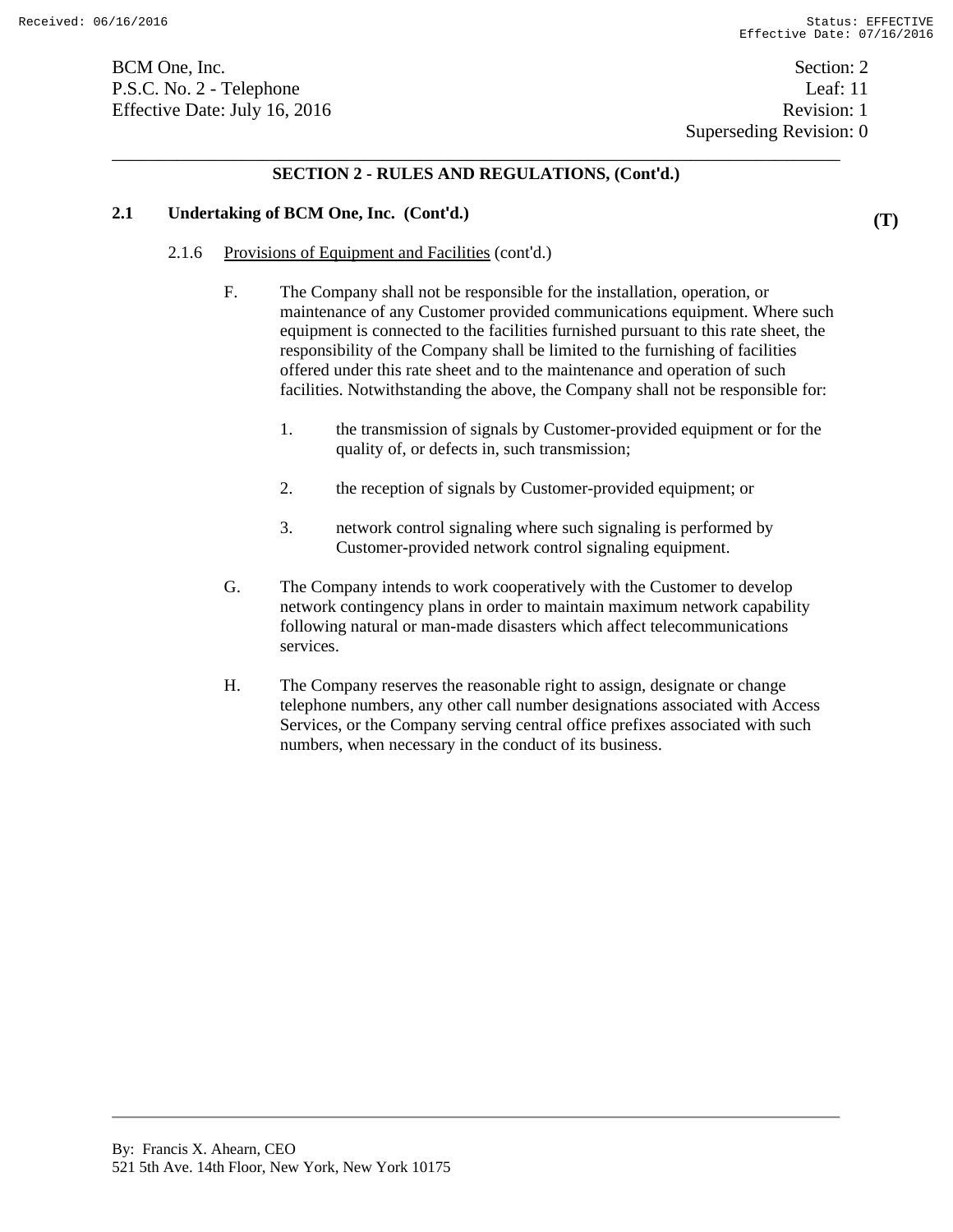P.S.C. No. 2 - Telephone Leaf: 12 Effective Date: July 16, 2016 Revision: 1

# **SECTION 2 - RULES AND REGULATIONS, (Cont'd.)**

### **2.1 Undertaking of BCM One, Inc. (Cont'd.)**

#### 2.1.7 Non-routine Installation

At the Customer's request, installation and/or maintenance may be performed outside the Company's regular business hours or in unusual locations. In such cases, charges based on cost of the actual labor, material, or other costs incurred by or charged to the Company will apply. If installation is started during regular business hours but, at the Customer's request, extends beyond regular business hours into time periods including, but not limited to, weekends, holidays, and/or night hours, additional charges may apply.

### 2.1.8 Special Construction

Subject to the arrangement of the Company and to all of the regulations contained in this rate sheet, special construction of facilities may be undertaken on a reasonable efforts basis at the request of the Customer. Special construction is that construction undertaken and characterized by one or more of the following:

- A. where facilities are not presently available and there is no other requirement for the facilities so constructed;
- B. of a type other than that which the Company would normally utilize in the furnishing of its services;
- C. where facilities are to be installed over a route other than that which the Company would normally utilize in the furnishing of its services;
- D. where facilities are requested in a quantity greater than that which the Company would normally construct;
- E. where installation is on an expedited basis;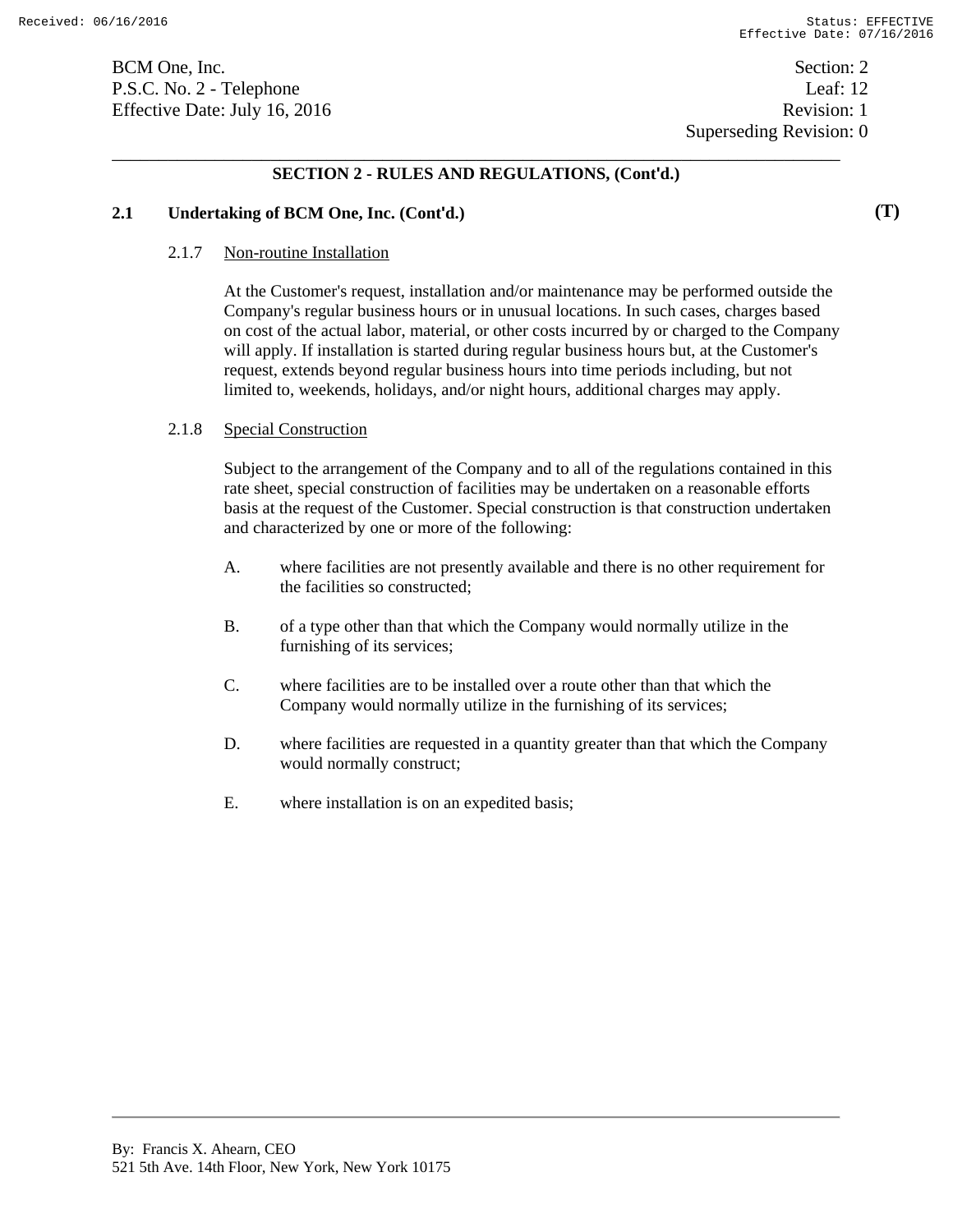# **SECTION 2 - RULES AND REGULATIONS, (Cont'd.)**

### **2.1 Undertaking of BCM One, Inc. (Cont'd.)**

- 2.1.8 Special Construction (cont'd.)
	- F. on a temporary basis until permanent facilities are available;
	- G. installation involving abnormal costs; or
	- H. in advance of its normal construction schedules.

Special construction charges for Switched Access Service will be determined on an individual use basis.

#### 2.1.9 Ownership of Facilities

Title to all facilities provided in accordance with this rate sheet remains in the Company, its agents, contractors or suppliers.

#### **2.2 Prohibited Uses**

- 2.2.1 The services the Company offers shall not be used for any unlawful purposes or for any use as to which the Customer has not obtained all required governmental approvals, authorizations, licenses, consents and permits.
- 2.2.2 The Company may require applicants for service who intend to use the Company's offerings for resale and/or for shared use to file a letter with the Company confirming their use of the Company's offerings complies with relevant laws and applicable state regulations, policies, orders, and decisions; and if the Reseller intends to provide intrastate services, is certified with the appropriate state entity.
- 2.2.3 The Company may require a Customer to immediately shut down its transmission of signals if said transmission is causing interference to others.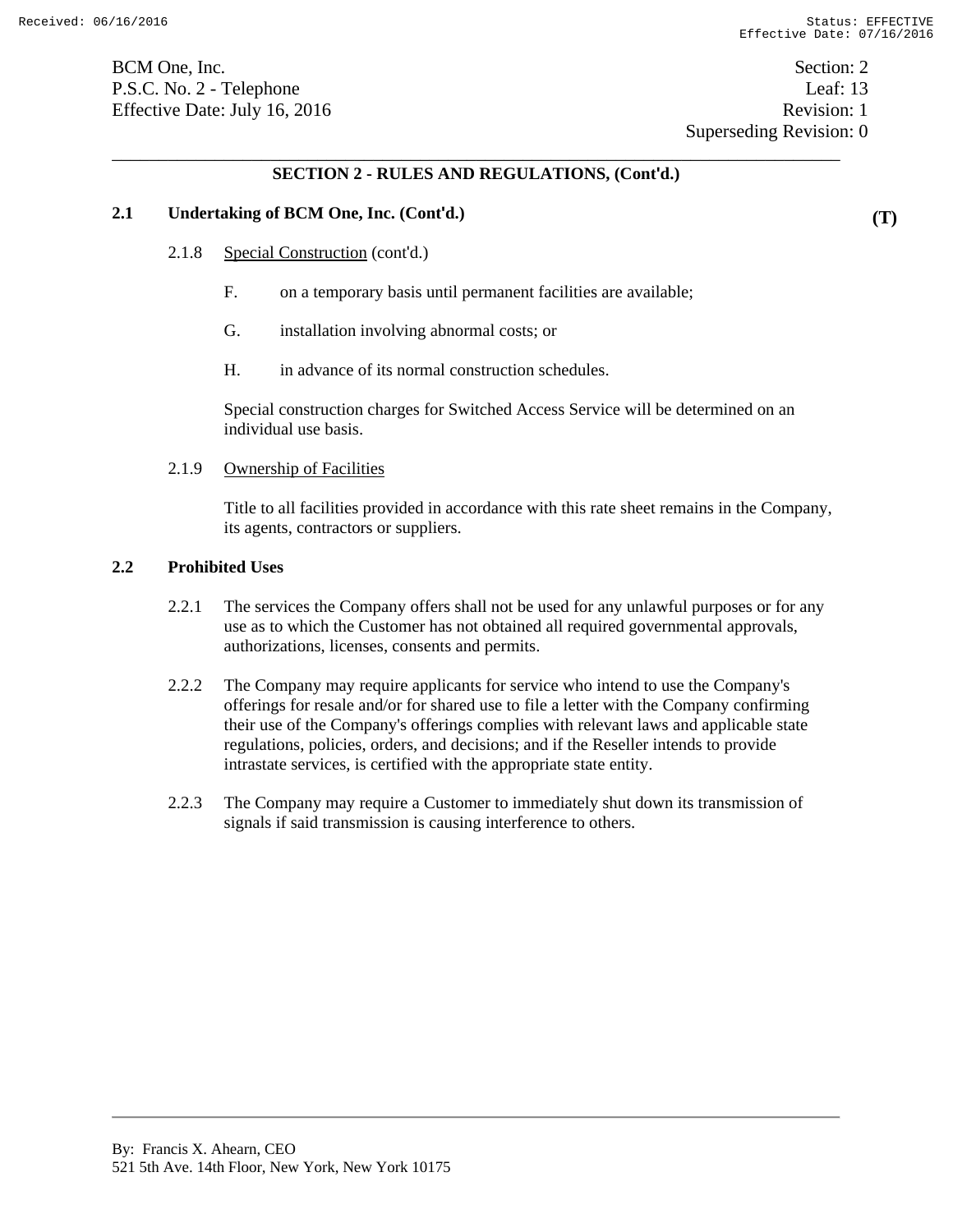BCM One, Inc. Section: 2 P.S.C. No. 2 - Telephone Leaf: 14 Initial Effective Date: June 18, 2016 **Revision: 0** Revision: 0

# **SECTION 2 - RULES AND REGULATIONS, (Cont'd.)**

## **2.3 Obligations of the Customer**

- 2.3.1 The Customer shall be responsible for:
	- A. the payment of all applicable charges pursuant to this rate sheet;
	- B. reimbursing the Company for damage to, or loss of, the Company's facilities or equipment caused by the acts or omissions of the Customer; or the noncompliance by the Customer with these regulations; or by fire or theft or other casualty on the Customer Premises, unless caused by the negligence or willful misconduct of the employees or agents of the Company. The Company will, upon reimbursement for damages to its facilities or equipment, cooperate with the Customer in prosecuting a claim against the person causing such damage and the Customer shall be subjugated in the Company's right of recovery of damages to the extent of such payment;
	- C. providing at no charge, as specified from time to time by the Company, any needed personnel, equipment, space, and power to operate Company facilities and equipment installed on the Customer Premises, and the level of heating and air conditioning necessary to maintain the proper operating environment on such Premises;
	- D. obtaining, maintaining, and otherwise having full responsibility for all rights-ofway and conduit necessary for installation of fiber optic cable and associated equipment used to provide Access Services to the Customer from the cable building entrance or property line to the location of the equipment space described in 2.3.l.C above. Any costs associated with obtaining and maintaining the rights-of-way described herein, including the costs of altering the structure to permit installation of the Company-provided facilities, shall be owned entirely by, or may be charged by the Company to, the Customer. The Company may require the Customer to demonstrate its compliance with this subsection prior to accepting an order for service;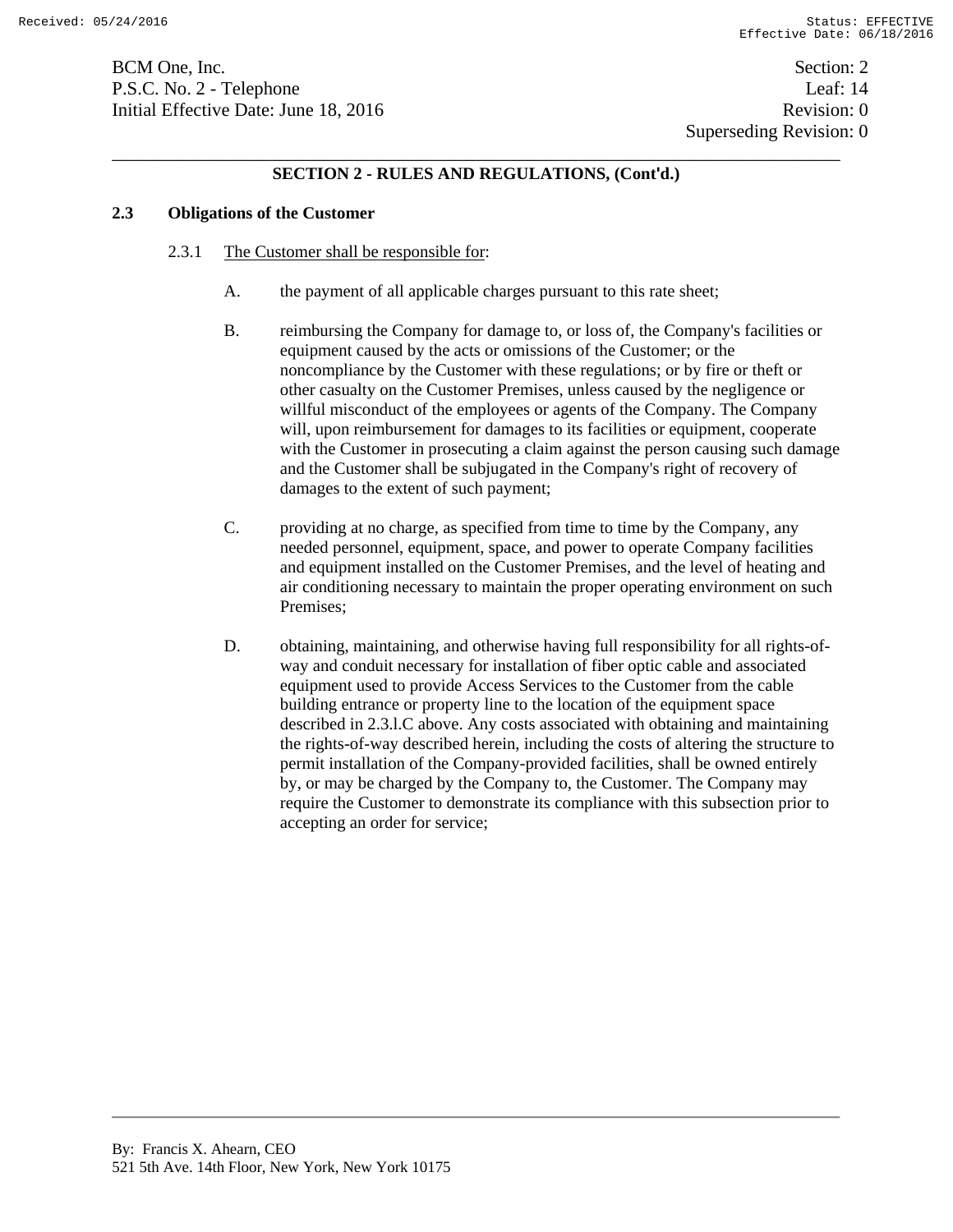BCM One, Inc. Section: 2 P.S.C. No. 2 - Telephone Leaf: 15 Initial Effective Date: June 18, 2016 **Revision: 0** Revision: 0

# **SECTION 2 - RULES AND REGULATIONS, (Cont'd.)**

# **2.3 Obligations of the Customer, (Cont'd.)**

- 2.3.1 The Customer shall be responsible for (cont'd.):
	- E. providing a safe place to work and complying with all laws and regulations regarding the working conditions on the Premises at which Company employees and agents shall be installing or maintaining the Company's facilities and equipment. The Customer may be required to install and maintain Company facilities and equipment within a hazardous area if, in the Company's opinion, injury or damage to the Company employees or property might result from installation or maintenance by the Company. The Customer shall be responsible for identifying, monitoring, removing, and disposing of any hazardous material (e.g. friable asbestos) prior to any construction or installation work;
	- F. complying with all laws and regulations applicable to, and obtaining all consents, approvals, licenses, and permits as may be required with respect to, the location of Company facilities and equipment in any Customer Premises or the rights-ofway for which Customer is responsible obtaining under Section 2.3.1.D above; and granting or obtaining permission for Company agents or employees to enter the Customer Premises at any time for the purpose of installing, inspecting, maintaining, repairing, or upon termination of service as stated herein, removing the facilities or equipment of the Company; and
	- G. not creating or allowing to be placed or maintained any liens or other encumbrances on the Company's equipment or facilities.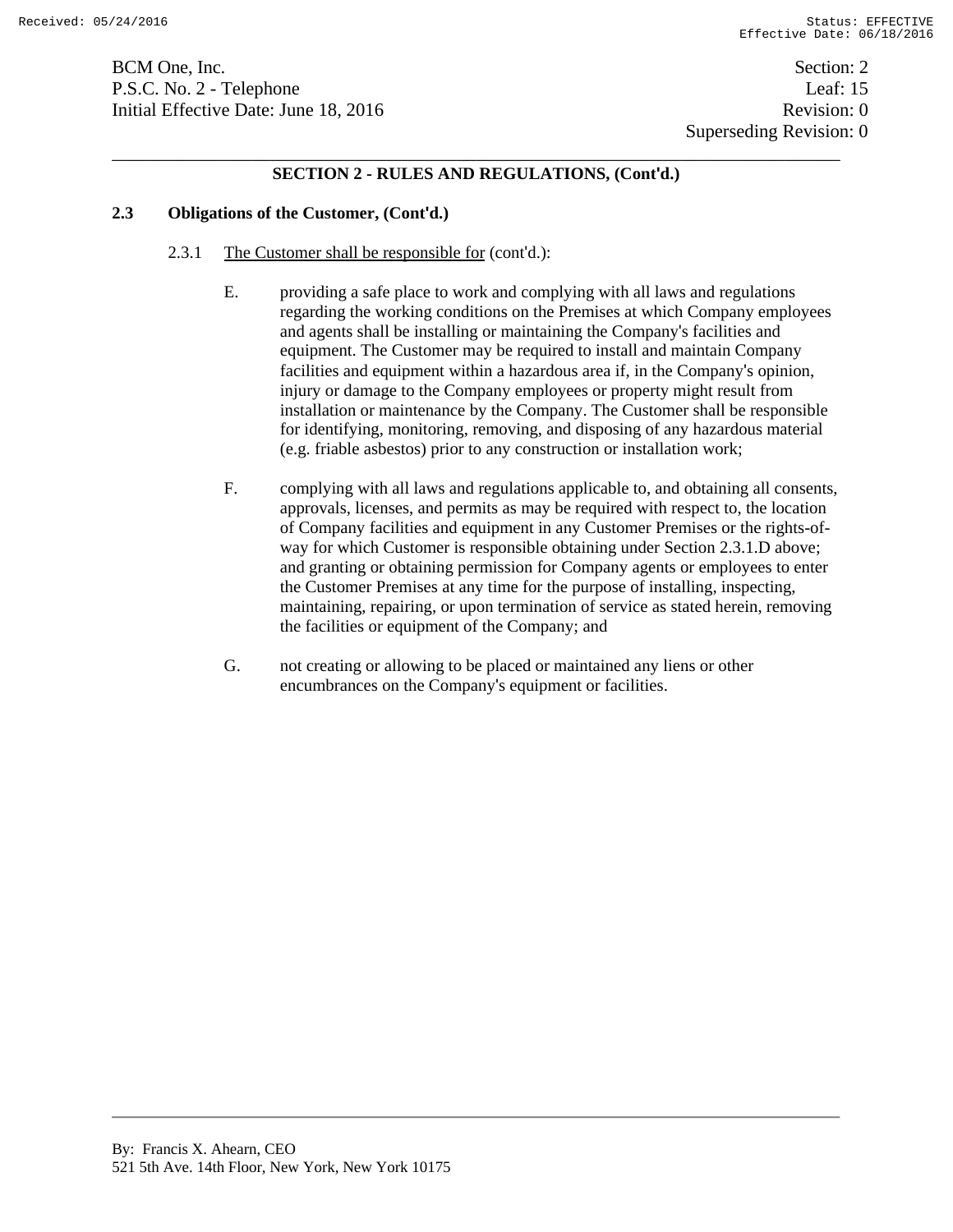BCM One, Inc. Section: 2 P.S.C. No. 2 - Telephone Leaf: 16 Initial Effective Date: June 18, 2016 **Revision: 0** Revision: 0

# **SECTION 2 - RULES AND REGULATIONS, (Cont'd.)**

#### **2.3 Obligations of the Customer, (Cont'd.)**

#### 2.3.2 Claims

With respect to any service or facility provided by the Company, Customer shall indemnify, defend and hold harmless the Company from all claims, actions, damages, liabilities, costs, and expenses, including reasonable attorneys' fees for:

- A. any loss, destruction or damage to property of the Company or any third party, or the death of or injury to persons, including, but not limited to employees or invitees of either the Company or the Customer, to the extent caused by or resulting from the negligent or intentional act or omission of the Customer, its employees, agents, representatives or invitees;
- B. any claim, loss, damage, expense or liability for infringement of any copyright, patent, trade secret, or any proprietary or intellectual property right of any third party, arising from any act or omission by the Customer, including, without limitation, use of the Company's services and facilities in a manner not contemplated by the agreement between the Customer and the Company.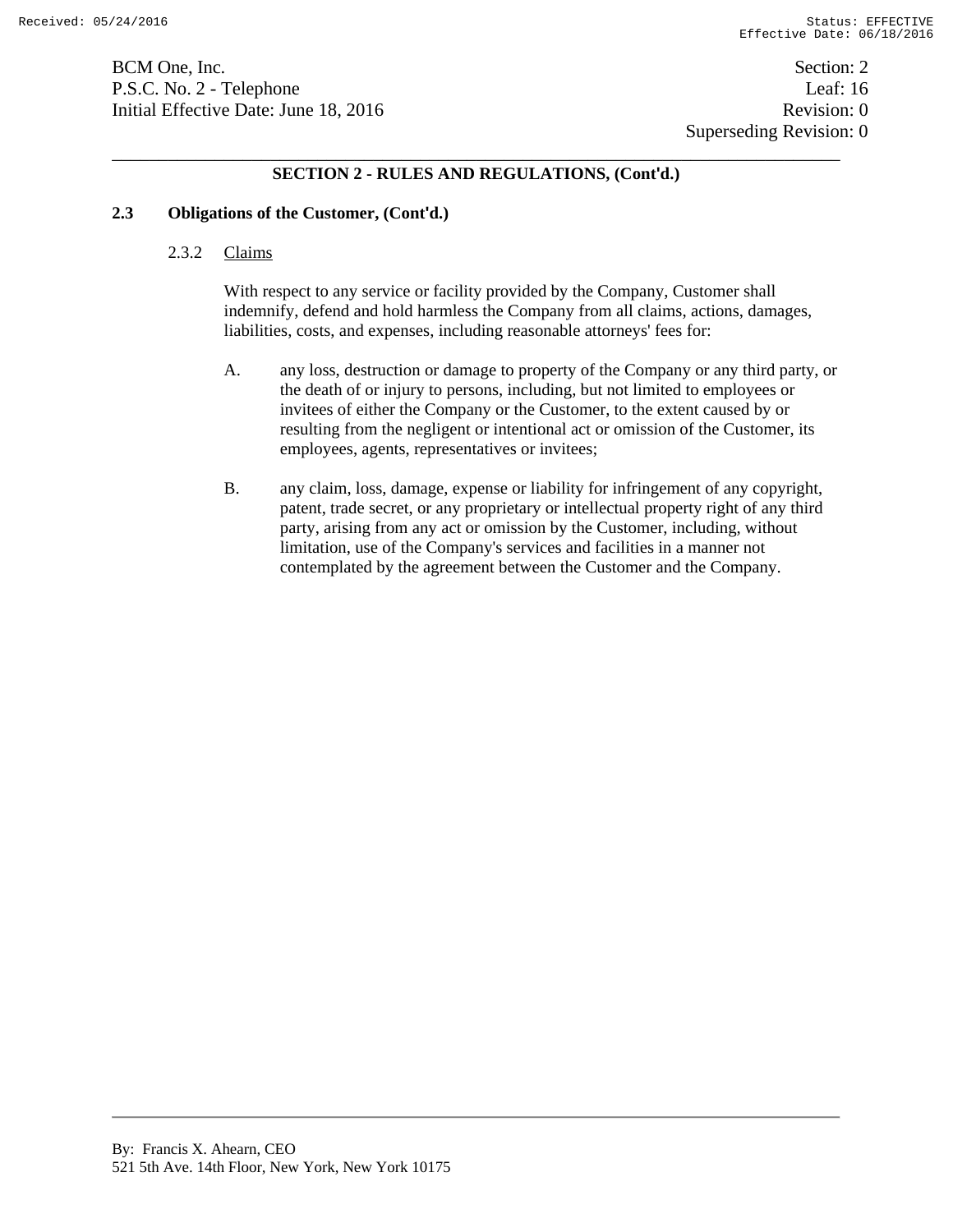BCM One, Inc. Section: 2 P.S.C. No. 2 - Telephone Leaf: 17 Initial Effective Date: June 18, 2016 **Revision: 0** Revision: 0

### **SECTION 2 - RULES AND REGULATIONS, (Cont'd.)**

#### **2.3 Obligations of the Customer (Cont'd.)**

#### 2.3.3 Jurisdictional Reporting

The jurisdictional reporting requirements will be as specified below. When a Customer orders Access Service, its projected Percent Interstate Usage (PIU) must be provided in whole numbers to the Company. These whole number percentages will be used by the Company to apportion the use and/or charges between interstate and intrastate until a revised report is received as set forth herein. Reported or default PIU factors are used only where the call detail is insufficient to determine the appropriate jurisdiction of the traffic.

A. Originating Access: Originating access minutes is only traffic originating from the Company Local Switching Center(s). The Customer should provide the Company with a projected PIU factor on a quarterly basis.

If no PIU for originating minutes is submitted as specified herein, then the projected PIU will be set on a default basis of 50 percent interstate traffic and 50 percent intrastate traffic.

B. Terminating Access: For Feature Group D Switched Access Service(s), the Customer should provide the Company with a projected PIU factor by supplying the Company with an interstate percentage of terminating access minutes on a quarterly basis, as described in Sections 2.3.3.D below.

If no projected PIU factor is submitted by the Customer, then the projected PIU will be set on a default basis of 50 percent interstate traffic and 50 percent intrastate traffic.

C. Except where the Company measured access minutes are used as set forth above, the Customer reported Projected PIU factor as set forth above will be used until the Customer reports a different projected PIU factor, as set forth below.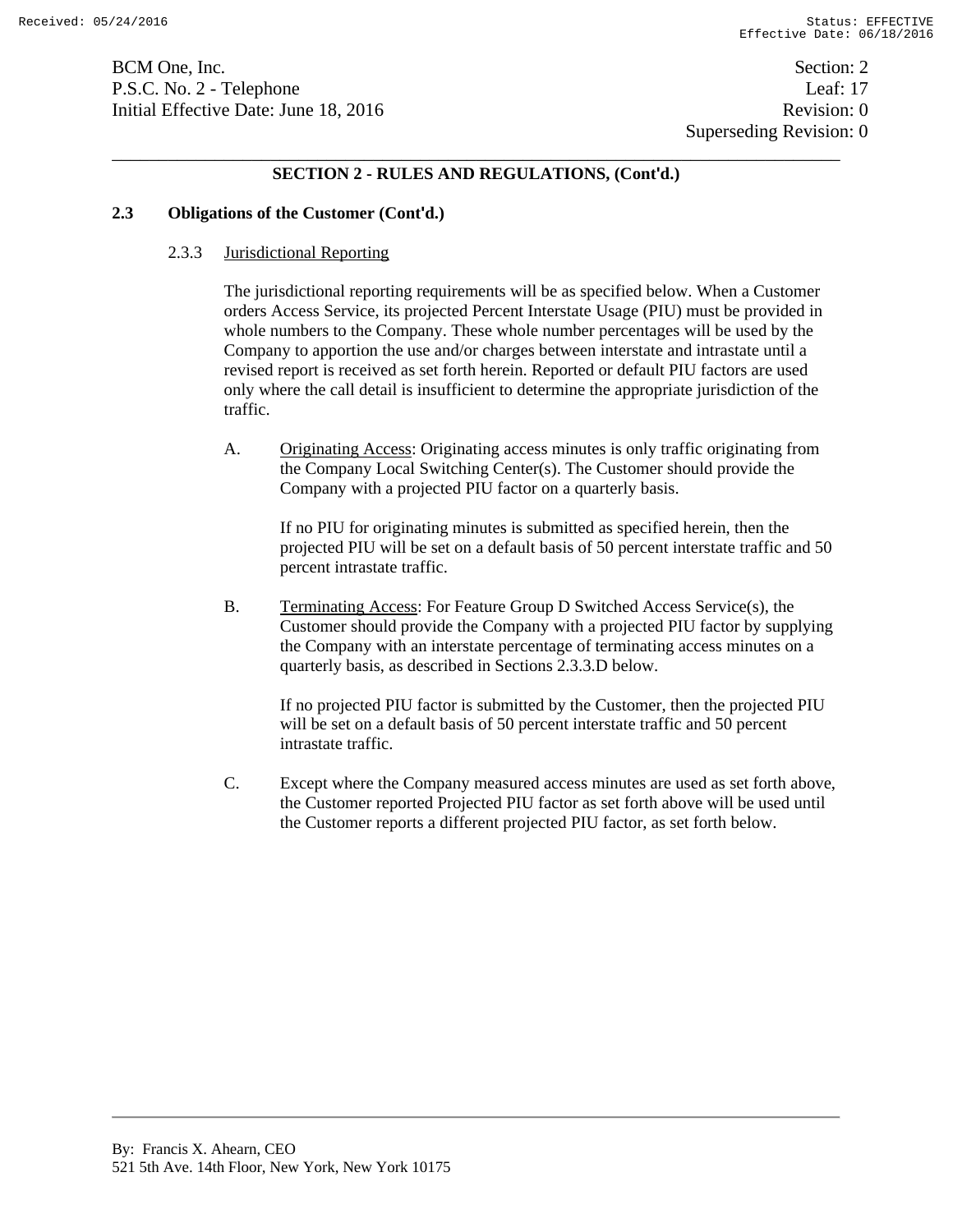BCM One, Inc. Section: 2 P.S.C. No. 2 - Telephone Leaf: 18 Initial Effective Date: June 18, 2016 **Revision: 0** Revision: 0

# **SECTION 2 - RULES AND REGULATIONS, (Cont'd.)**

### **2.3 Obligations of the Customer (Cont'd.)**

- 2.3.3 Jurisdictional Reporting (cont'd.)
	- D. Effective on the first of January, April, July and October of each year the Customer should update its interstate and intrastate jurisdictional report. The Customer should forward to the Company, to be received no later than 15 days after the first of each such month, a revised report showing the interstate and intrastate percentage of use for the past three months ending the last day of December, March, June, and September, respectively, for each service arranged for interstate use, based solely on the traffic originating from or terminating to the Company Local Switching Center. The revised report will serve as the basis for the next three months' billing and will be effective on the bill date for that service. If the Customer does not supply the reports for those services where reports are needed, the Company will assume the percentage to be the same as that provided previously. For those cases in which a quarterly report has never been received from the Customer, the Company will assume the percentages to be the same as those provided in 2.3.3A and 2.3.3B above.
	- E. Jurisdictional Reports Verification: For Switched Access Service, if a billing dispute arises or a regulatory commission questions the projected PIU factor, the Customer will provide the data issued to determine the projected PIU factor. The Customer will supply the data within 30 days of the Company request.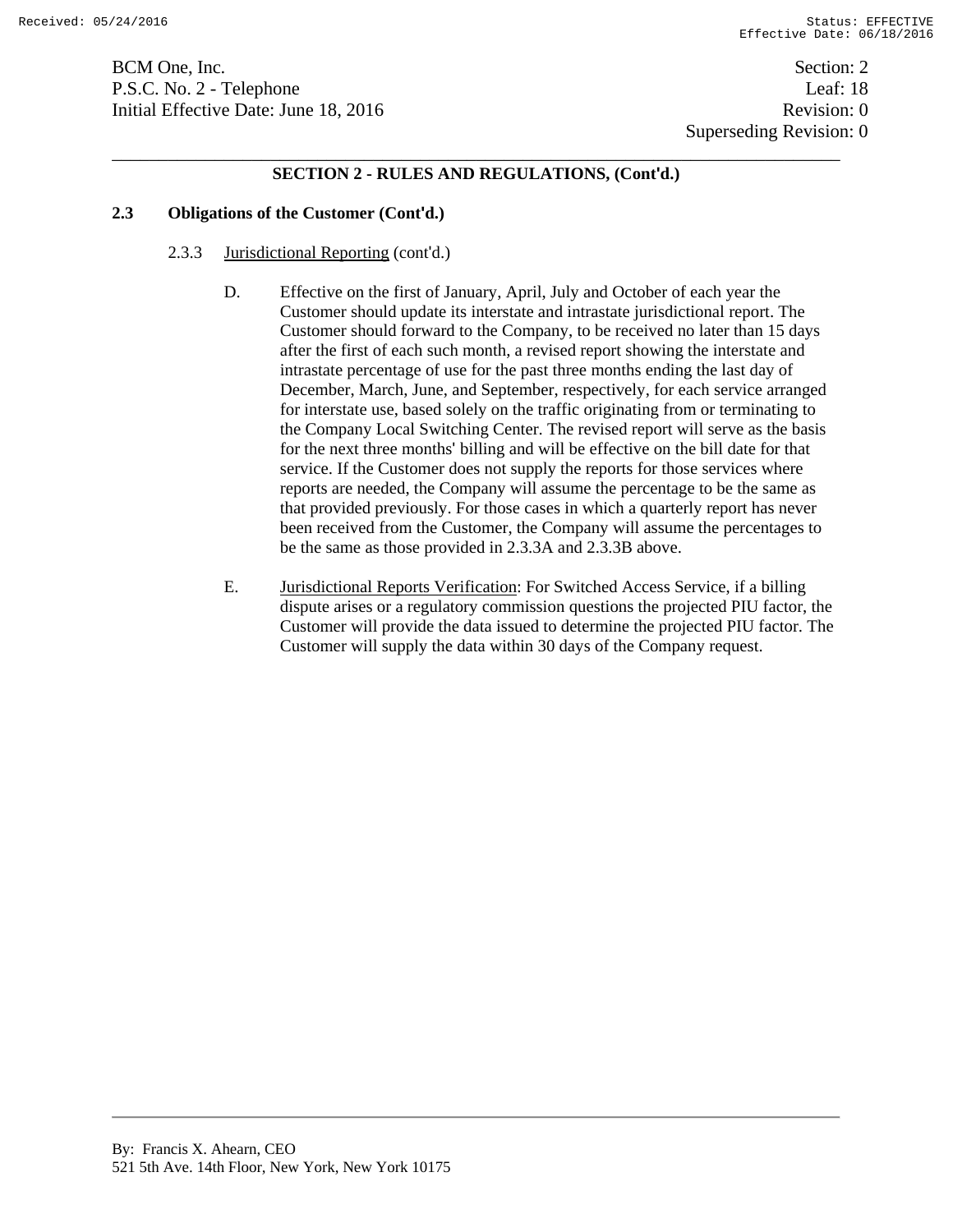BCM One, Inc. Section: 2 P.S.C. No. 2 - Telephone Leaf: 19 Initial Effective Date: June 18, 2016 **Revision: 0** Revision: 0

 Superseding Revision: 0 \_\_\_\_\_\_\_\_\_\_\_\_\_\_\_\_\_\_\_\_\_\_\_\_\_\_\_\_\_\_\_\_\_\_\_\_\_\_\_\_\_\_\_\_\_\_\_\_\_\_\_\_\_\_\_\_\_\_\_\_\_\_\_\_\_\_\_\_\_\_\_\_\_\_\_\_\_\_

### **SECTION 2 - RULES AND REGULATIONS, (Cont'd.)**

#### **2.3 Obligations of the Customer (Cont'd.)**

2.3.3 Jurisdictional Reporting (cont'd.)

(cont'd.)

The Customer shall keep records of call detail from which the percentage of interstate and intrastate use can be ascertained and, upon request of the Company, shall make the records available for inspection as reasonably necessary for purposes of verification of the percentages. The Company reserves the right to conduct an audit at any time during the year. The Customer, as its own expense, has the right to retain an independent auditing firm.

#### **2.4 Customer Equipment and Channels**

2.4.1 General

A Customer may transmit or receive information or signals via the facilities of the Company.

# 2.4.2 Station Equipment

A. The Customer is responsible for providing and maintaining any terminal equipment on the Customer Premises. The electric power consumed by such equipment shall be provided by, and maintained at the expense of, the Customer. All such terminal equipment must be registered with the FCC under 47 C.F.R., Part 68 and all wiring must be installed and maintained in compliance with those regulations. The Company will, where practicable, notify the Customer that temporary discontinuance of the use of a service may be required; however, where prior notice is not practicable, nothing contained herein shall be deemed to impair the Company's right to discontinue forthwith the use of a service temporarily if such action is reasonable under the circumstances. In case of such temporary discontinuance, the Customer will be promptly notified and afforded the opportunity to correct the condition which gave rise to the temporary discontinuance. During such period of temporary discontinuance, credit allowance for service interruptions as set forth in Section 2.6 following is not applicable.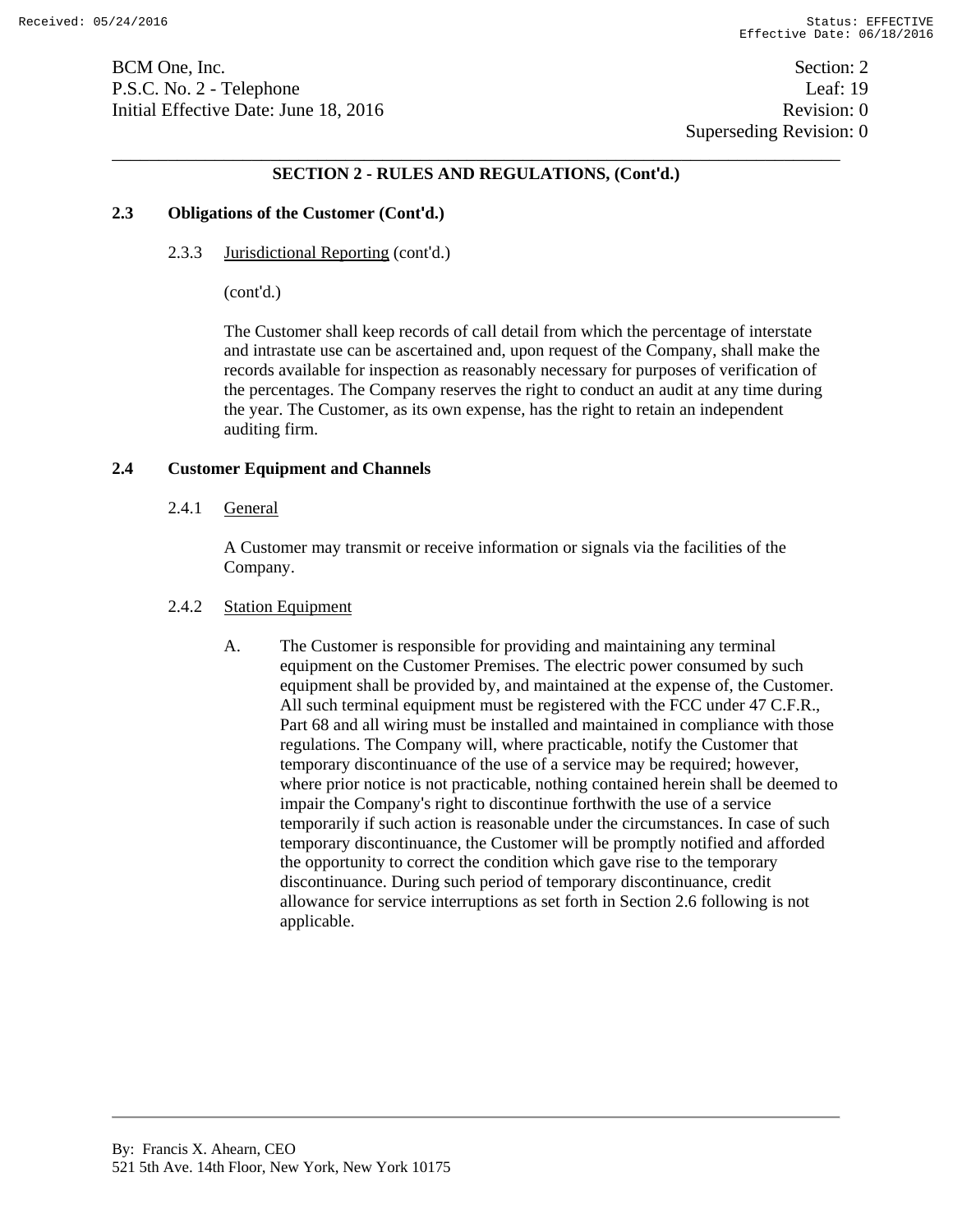BCM One, Inc. Section: 2 P.S.C. No. 2 - Telephone Leaf: 20 Initial Effective Date: June 18, 2016 **Revision: 0** Revision: 0

# **SECTION 2 - RULES AND REGULATIONS, (Cont'd.)**

# **2.4 Customer Equipment and Channels (Cont'd.)**

- 2.4.2 Station Equipment (cont'd.)
	- B. The Customer is responsible for ensuring that Customer-provided equipment connected to Company equipment and facilities is compatible with such equipment and facilities. The magnitude and character of the voltages and currents impressed on Company-provided equipment and wiring by the connection, operation, or maintenance of such equipment and wiring shall be such as not to cause damage to the Company-provided equipment and wiring or injury to the Company's employees or other persons. Any additional protective equipment required to prevent such damage or injury shall be provided by the Company at the Customer's expense.

### 2.4.3 Interconnection of Facilities

- A. Any special interface equipment necessary to achieve compatibility between the facilities and equipment of the Company used for furnishing Access Services and the Channels, facilities, or equipment of others shall be provided at the Customer's expense.
- B. Access Services may be connected to the services or facilities of other communications carriers only when authorized by, and in accordance with, the terms and conditions of the tariffs of the other communications carriers which are applicable to such connections.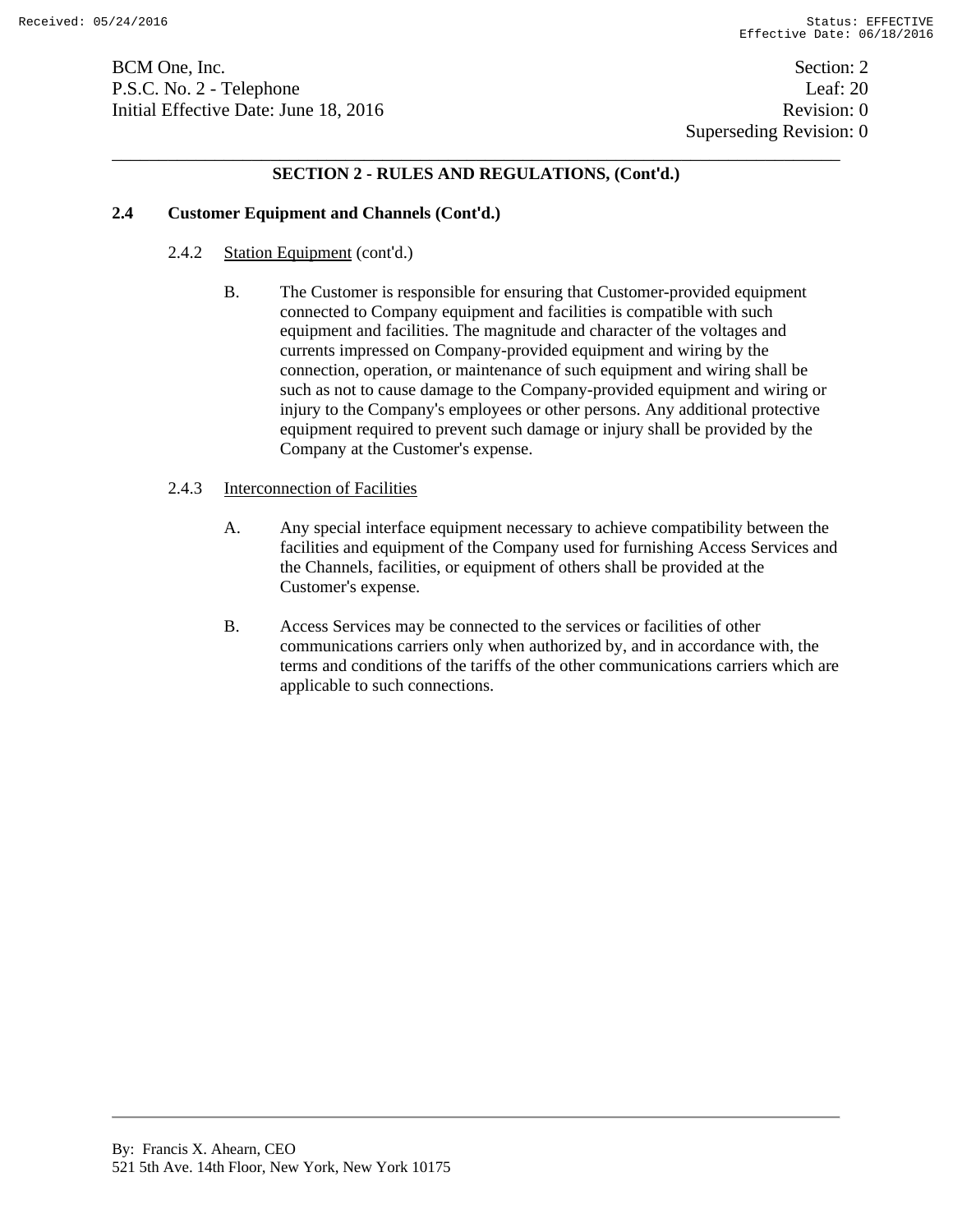BCM One, Inc. Section: 2 P.S.C. No. 2 - Telephone Leaf: 21 Initial Effective Date: June 18, 2016 **Revision: 0** Revision: 0

# **SECTION 2 - RULES AND REGULATIONS, (Cont'd.)**

# **2.4 Customer Equipment and Channels (Cont'd.)**

# 2.4.4 Inspections

- A. Upon reasonable notification of the Customer, and at reasonable times, the Company may make such tests and inspections as may be necessary to determine that the Customer is complying with the requirements set forth in Section 2.4.2.B for the installation, operation, and wiring in the connection of Customer-provided facilities and equipment to Company-owned facilities and equipment. No credit will be allowed for any interruptions occurring during such inspections.
- B. If the protective requirements for Customer-provided equipment are not being complied with, the Company may take such action as it deems necessary to protect its facilities, equipment, and personnel. The Company will notify the Customer promptly if there is any need for further corrective action. Within ten days of receiving this notice, the Customer must take this corrective action and notify the Company of the action taken. If the Customer fails to do this, the Company may take whatever additional action is deemed necessary, including the suspension of service, to protect its facilities, equipment, and personnel from harm. The Company will, upon request 24 hours in advance, provide the Customer with a statement of technical parameters that the Customer's equipment must meet.

# **2.5 Payment Arrangements**

# 2.5.1 Payment for Service

The Customer is responsible for payment of all charges for services and facilities furnished by the Company to the Customer or its Joint or Authorized Users.

A. Taxes

The Customer is responsible for the payment of any sales, use, gross receipts, excise, access or other local, state and federal taxes, charges or surcharges (however designated) excluding taxes on the Company's net income imposed on or based upon the provision, sale or use of Access Services. All such taxes shall be separately designated on the Company's invoices.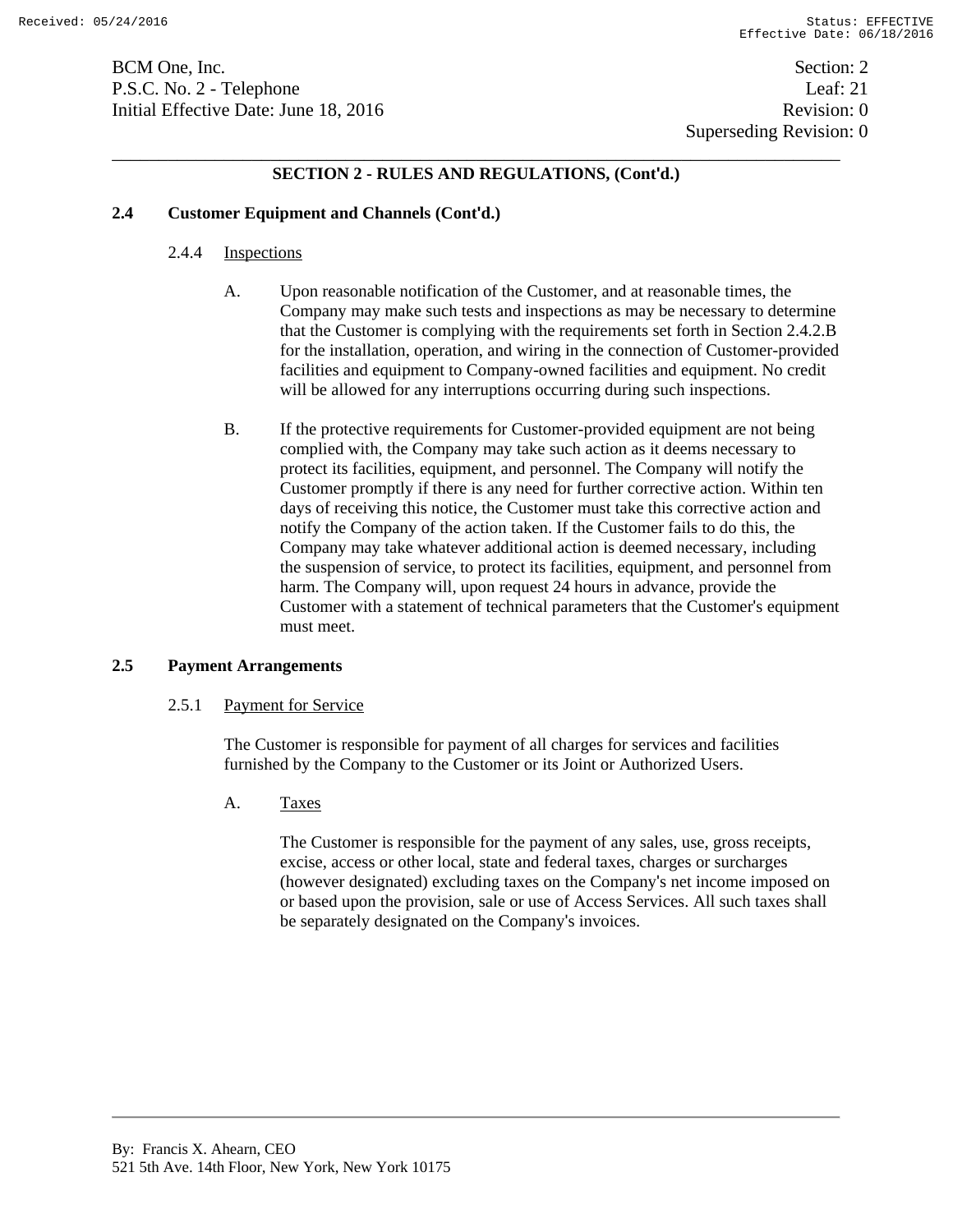BCM One, Inc. Section: 2 P.S.C. No. 2 - Telephone Leaf: 22 Initial Effective Date: June 18, 2016 **Revision: 0** Revision: 0

Superseding Revision: 0

# \_\_\_\_\_\_\_\_\_\_\_\_\_\_\_\_\_\_\_\_\_\_\_\_\_\_\_\_\_\_\_\_\_\_\_\_\_\_\_\_\_\_\_\_\_\_\_\_\_\_\_\_\_\_\_\_\_\_\_\_\_\_\_\_\_\_\_\_\_\_\_\_\_\_\_\_\_\_ **SECTION 2 - RULES AND REGULATIONS, (Cont'd.)**

### **2.5 Payment Arrangements (Cont'd.)**

#### 2.5.2 Billing and Collection of Charges

Unless otherwise specified herein, bills are due and payable upon receipt.

The Company shall bill on a current basis all charges incurred by, and credits due to, the Customer under this Tariff attributable to services established, provided, or discontinued during the preceding billing period. Any known unbilled charges for prior periods and any known adjustments also will be applied to the current bill.

Non-Recurring Charges are due and payable within 30 days after the invoice date.

The Company shall present invoices for all Charges monthly to the Customer.

Amounts not paid within 30 days after the date of invoice will be considered past due. The Company will assess a late payment charge equal to 1.5% per month for any past due balance that exceeds 30 days. If the Company becomes concerned at any time about the ability of a Customer to pay its bills, the Company may require that the Customer pay its bills within a specified number of days and make such payments in cash or the equivalent of cash.

If a service is disconnected by the Company in accordance with Section 2.5.3 following and later restored, restoration of service will be subject to all applicable installation charges.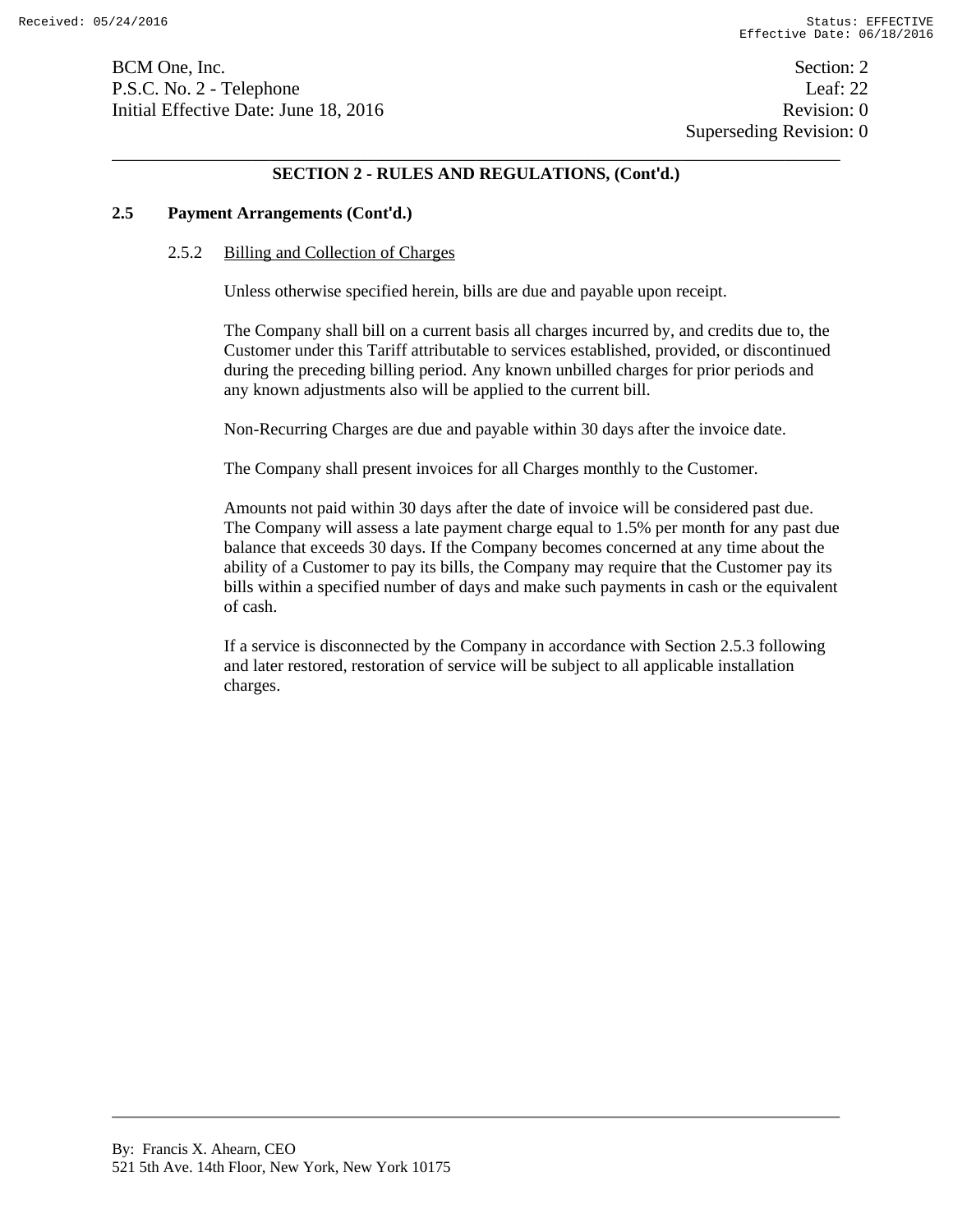BCM One, Inc. Section: 2 P.S.C. No. 2 - Telephone Leaf: 23 Initial Effective Date: June 18, 2016 **Revision: 0** Revision: 0

# \_\_\_\_\_\_\_\_\_\_\_\_\_\_\_\_\_\_\_\_\_\_\_\_\_\_\_\_\_\_\_\_\_\_\_\_\_\_\_\_\_\_\_\_\_\_\_\_\_\_\_\_\_\_\_\_\_\_\_\_\_\_\_\_\_\_\_\_\_\_\_\_\_\_\_\_\_\_ **SECTION 2 - RULES AND REGULATIONS, (Cont'd.)**

### **2.5 Payment Arrangements (Cont'd.)**

### 2.5.2 Billing and Collection of Charges (cont'd.)

The Customer shall notify the Company of any disputed items on an invoice within 90 days of receipt of the invoice. If the Customer and the Company are unable to resolve the dispute to their mutual satisfaction, the Customer may file a complaint with the Commission in accordance with the Commission's rules of procedures.

Any disputed charges must be paid when due. After the dispute is settled, the Customer will be credited with any payments in excess of those actually due the Company. The Company will also remit interest for all such credited amounts. Interest will be paid at rate required by the Commission for customer deposits.

### 2.5.3 Refusal and Discontinuance of Service

- A. Upon nonpayment of any amounts owing to the Company, the Company may, by giving requisite prior written notice to the Customer discontinue or suspend service without incurring any liability.
- B. Upon violation of any of the other material terms or conditions for furnishing service the Company may, by giving 30 days' prior notice in writing to the Customer, discontinue or suspend service without incurring any liability if such violation continues during that period.
- C. Upon condemnation of any material portion of the facilities used by the Company to provide service to a Customer or if a casualty renders all or any material portion of such facilities inoperable beyond feasible repair, the Company, by notice to the Customer, may discontinue or suspend service without incurring any liability.
- D. Upon any governmental prohibition, or required alteration of the services to be provided or any violation of an applicable law or regulation, the Company may immediately discontinue service without incurring any Liability.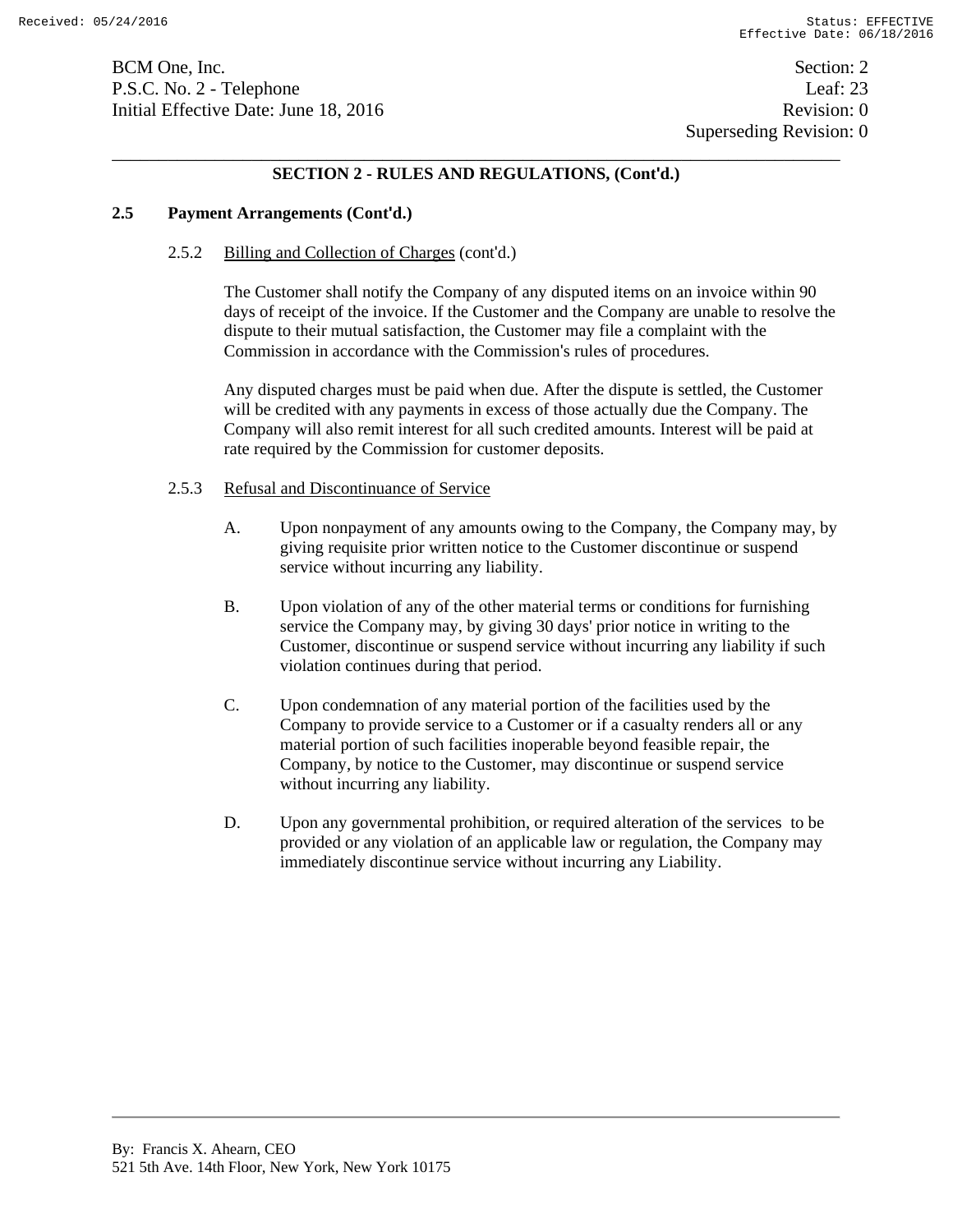BCM One, Inc. Section: 2 P.S.C. No. 2 - Telephone Leaf: 24 Initial Effective Date: June 18, 2016 **Revision: 0** Revision: 0

# **SECTION 2 - RULES AND REGULATIONS, (Cont'd.)**

### **2.5 Payment Arrangements (Cont'd.)**

- 2.5.3 Refusal and Discontinuance of Service (cont'd.)
	- E. Upon the Company's discontinuance of service to the Customer under Section 2.5.3.A or 2.5.3.B above, the Company, in addition to all other remedies that may be available to the Company at law or in equity or under any other provision of this rate sheet, may declare all future monthly and other charges which would have been payable by the Customer during the remainder of the term for which such services would have otherwise been provided to the Customer to be immediately due and payable.
	- F. The Company may discontinue the furnishings of any and/or all service(s) to Customer, without incurring any liability:
		- 1. Immediately and without notice if the Company deems that such action is necessary to prevent or to protect against fraud or to otherwise protect its personnel, agents, facilities or services. The Company may discontinue service pursuant to this sub-section 2.5.3.F.1.(a-e), if
			- (a) The Customer refuses to furnish information to the Company regarding the Customer's credit-worthiness, its past or current use of Common Carrier communications services or its planned use of service(s); or
			- (b) The Customer provides false information to the Company regarding the Customer's identity, address, credit-worthiness, past or current use of Common Carrier communications services, or its planned use of the Company's service(s); or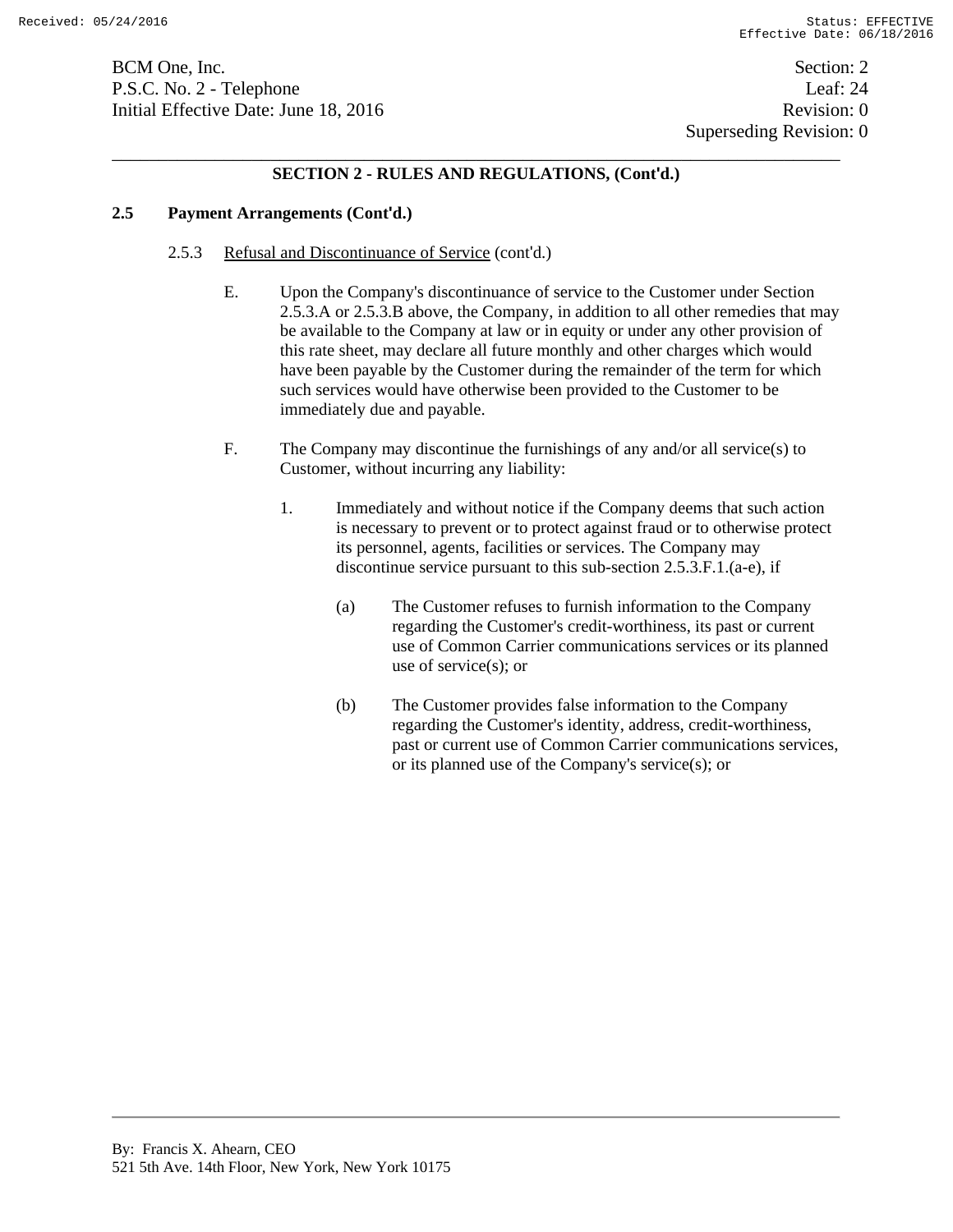BCM One, Inc. Section: 2 P.S.C. No. 2 - Telephone Leaf: 25 Initial Effective Date: June 18, 2016 Revision: 0

Superseding Revision: 0

# \_\_\_\_\_\_\_\_\_\_\_\_\_\_\_\_\_\_\_\_\_\_\_\_\_\_\_\_\_\_\_\_\_\_\_\_\_\_\_\_\_\_\_\_\_\_\_\_\_\_\_\_\_\_\_\_\_\_\_\_\_\_\_\_\_\_\_\_\_\_\_\_\_\_\_\_\_\_ **SECTION 2 - RULES AND REGULATIONS, (Cont'd.)**

# **2.5 Payment Arrangements (Cont'd.)**

- 2.5.3 Refusal and Discontinuance of Service (cont'd.)
	- F. (cont'd)
		- 1. (cont'd)
			- (c) The Customer states that it will not comply with a request of the Company for security for the payment for service(s) in accordance with Section 2.5.3.A above; or
			- (d) The Customer has been given written notice by the Company of any past due amount (which remains unpaid in whole or in part) for any of the Company's other Common Carrier communications services to which the Customer either subscribes or had subscribed or used; or
			- (e) The Customer uses, or attempts or use, service with the intent to void the payment, either in whole or in part, of the rate sheet charges for the service by:
				- I. Using or attempting to use service by rearranging, tampering with, or making connections to the Company's service not authorized by this rate sheet, or
				- II. Using tricks, schemes, false or invalid numbers, false credit devices, electronic devices; or
				- III. By delivering calls to or accepting calls from the Company's End User locations over Company switched local exchange services; or
				- IV. Continuing to have Company End Users presubscribed to the Customer; or
				- V. Any other Fraudulent means or devices; or

2. Upon ten (10) days' written notice to the Customer of any sum thirty (30) days past due;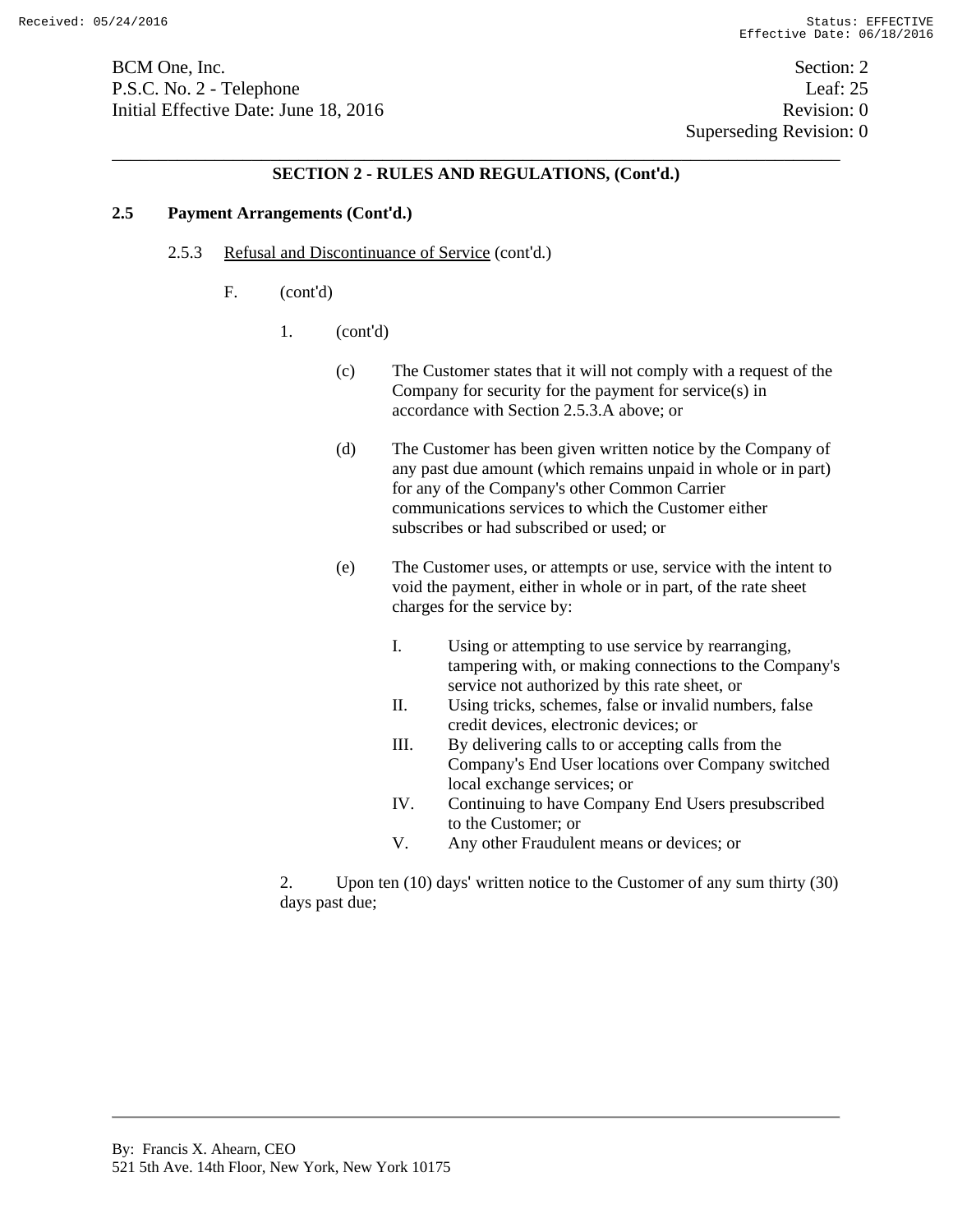BCM One, Inc. Section: 2 P.S.C. No. 2 - Telephone Leaf: 26 Initial Effective Date: June 18, 2016 **Revision: 0** Revision: 0

 Superseding Revision: 0 \_\_\_\_\_\_\_\_\_\_\_\_\_\_\_\_\_\_\_\_\_\_\_\_\_\_\_\_\_\_\_\_\_\_\_\_\_\_\_\_\_\_\_\_\_\_\_\_\_\_\_\_\_\_\_\_\_\_\_\_\_\_\_\_\_\_\_\_\_\_\_\_\_\_\_\_\_\_

# **SECTION 2 - RULES AND REGULATIONS, (Cont'd.)**

### **2.5 Payment Arrangements (Cont'd.)**

### 2.5.3 Refusal and Discontinuance of Service (cont'd.)

- F. (cont'd)
	- 3. Upon ten (10) days' written notice to the Customer, after failure of the Customer to comply with a request made by the Company for security for the payment of service in accordance with Section 2.5.3.A, above; or
	- 4. Seven (7) days after sending the Customer written notice of noncompliance with any provision of this rate sheet if the noncompliance is not corrected within that seven (7) day period. The discontinuance of service(s) by the Company pursuant to this Section does not relieve the Customer of any obligation to pay the Company for charges due and owing for service(s) furnished up to the time of discontinuance.
- G. In the event the Company incurs fees or expenses, including attorney's fees, in collecting, or attempting to collect, any charges owed the Company, the Customer will be liable to the Company for the payment of all such fees and expenses reasonably incurred.

#### 2.5.4 Cancellation of Application for Service

Where, prior to cancellation by the Customer, the Company incurs any expenses in installing the service or in preparing to install the service that it otherwise would not have incurred, a charge equal to the costs the Company incurred, less net salvage, shall apply, but in no case shall this charge exceed the sum of the charge for the minimum period of services ordered, including installation charges, and all charges others levy against the company that would have been chargeable to the Customer had service begun.

The special charges described will be calculated and applied on a case-by-case basis.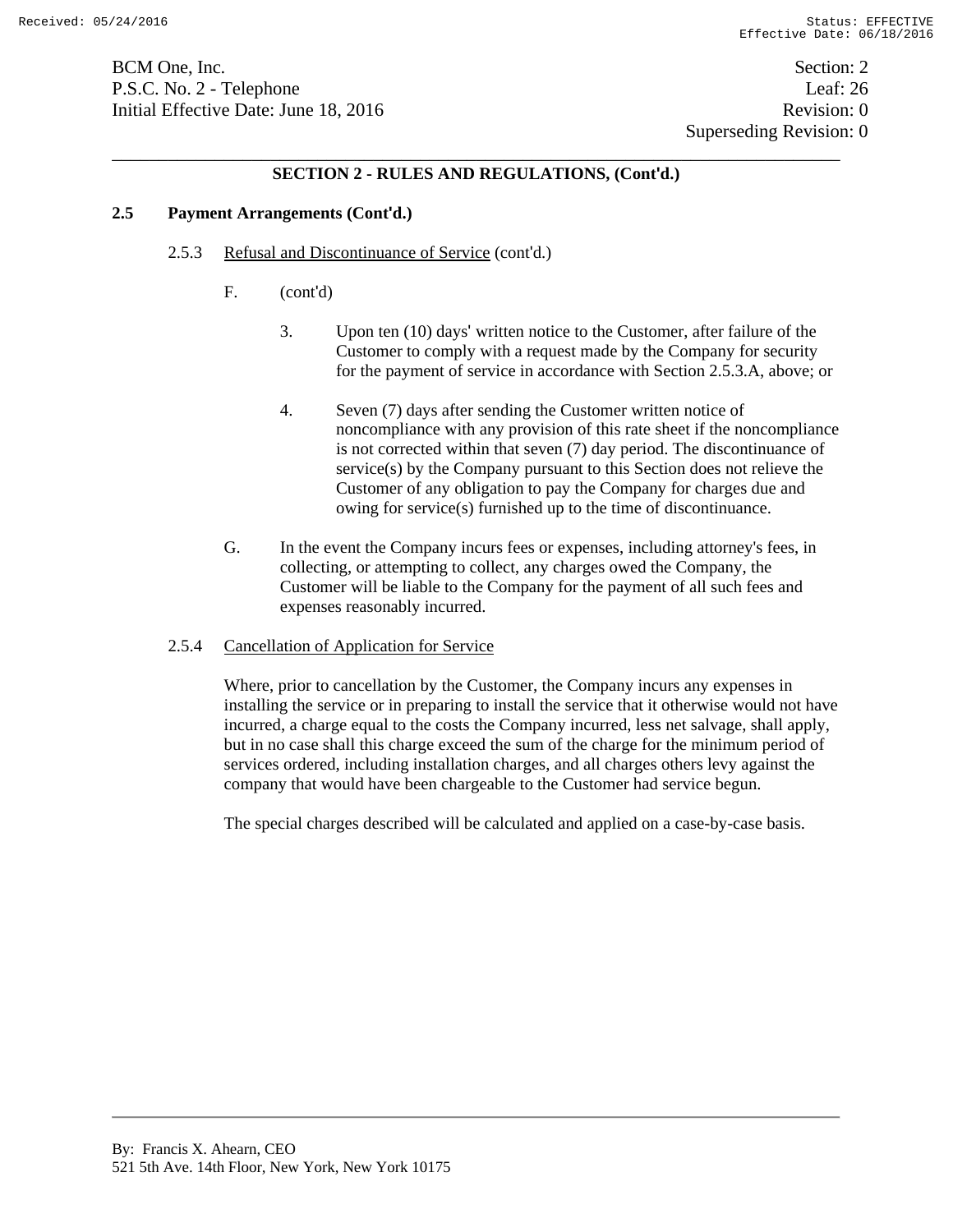BCM One, Inc. Section: 2 P.S.C. No. 2 - Telephone Leaf: 27 Initial Effective Date: June 18, 2016 **Revision: 0** Revision: 0

 Superseding Revision: 0 \_\_\_\_\_\_\_\_\_\_\_\_\_\_\_\_\_\_\_\_\_\_\_\_\_\_\_\_\_\_\_\_\_\_\_\_\_\_\_\_\_\_\_\_\_\_\_\_\_\_\_\_\_\_\_\_\_\_\_\_\_\_\_\_\_\_\_\_\_\_\_\_\_\_\_\_\_\_

# **SECTION 2 - RULES AND REGULATIONS, (Cont'd.)**

#### **2.6 Allowances for Interruptions in Service**

Interruptions in service which are not due to the negligence of or noncompliance with the provisions of this rate sheet by, the Customer or the operation or malfunction of the facilities, power, or equipment provided by the Customer, will be credited to the Customer as set forth in 2.6.1 for the part of the service that the interruption affects.

The credit allowance will be calculated by the Company after the Customer notifies the Company of service interruption. The amount of the allowance will depend on the length of the outage and the service impacted. Service Outage conditions are defined as complete loss of call origination and/or receipt capability. Credit Allowances, if any, will be deducted from the charges payable by the IXC and will be expressly indicated on the next invoice. A Service Outage begins when the IXC reports the outage to the Company.

A Service Outage ends when the affected circuit and/or associated Company equipment is fully operational in accordance with the technical specifications.

Credit allowances do not apply to outages (i) caused by the IXC; (ii) due to failure of equipment provided by the IXC; (iii) during any period in which the Company is not given access to the service premises; (iv) failures of LEC facilities or equipment which are carrying the failures resulting from the activities or negligence of LEC employees; (vi) inability to gain access to the IXC's equipment; and (vii) due to mutually agreed upon maintenance and repair.

Credit Allowances received by the Company from the LEC for Off-Net facility outages which affects the IXC's Switched Services will be passed through to the IXC in the form of a credit on the next invoice.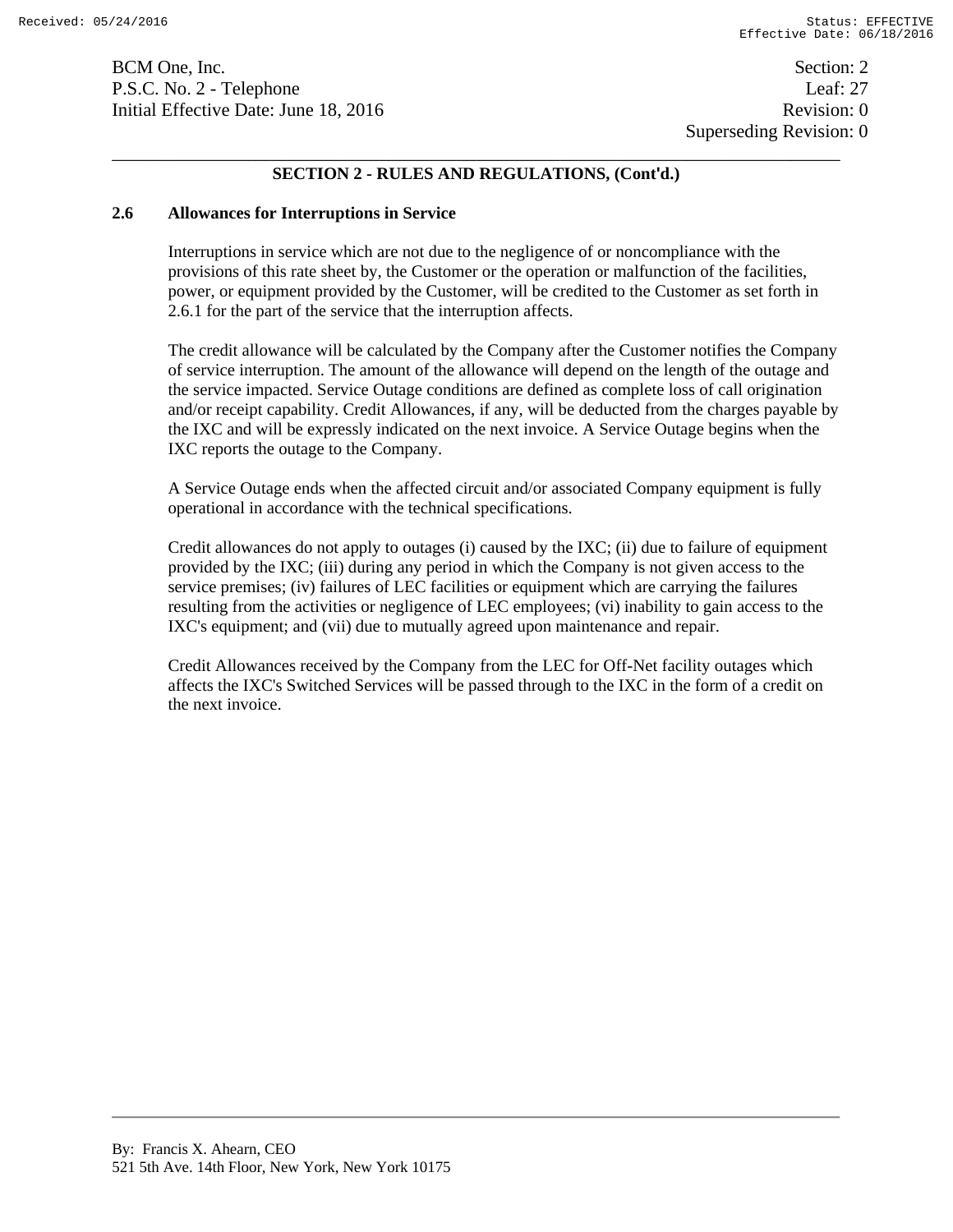BCM One, Inc. Section: 2 P.S.C. No. 2 - Telephone Leaf: 28 Initial Effective Date: June 18, 2016 **Revision: 0** Revision: 0

 Superseding Revision: 0 \_\_\_\_\_\_\_\_\_\_\_\_\_\_\_\_\_\_\_\_\_\_\_\_\_\_\_\_\_\_\_\_\_\_\_\_\_\_\_\_\_\_\_\_\_\_\_\_\_\_\_\_\_\_\_\_\_\_\_\_\_\_\_\_\_\_\_\_\_\_\_\_\_\_\_\_\_\_

# **SECTION 2 - RULES AND REGULATIONS, (Cont'd.)**

#### **2.6 Allowances for Interruptions in Service, (Cont'd.)**

#### 2.6.1 Limitations on Allowances

No credit allowance will be made for:

- A. interruptions due to the negligence of, or noncompliance with the provisions of this rate sheet by, the Customer, Authorized User, Joint-User, or other Common Carrier providing service connected to the service of Company;
- B. interruptions due to the negligence of any person other than the Company, including, but not limited to, the Customer or other Common Carriers connected to the Company's facilities;
- C. interruptions due to the failure or malfunction of non-Company equipment;
- D. interruptions of service during any period in which the Company is not given full and free access to its facilities and equipment for the purpose of investigating and correcting interruptions;
- E. interruptions of service during a period in which the Customer continues to use the service on an impaired basis;
- F. interruptions of service during any period when the Customer has released service to the Company for maintenance purposes or for implementation of a Customer order for a change in service arrangements;
- G. interruption of service due to circumstances or causes beyond the control of the Company.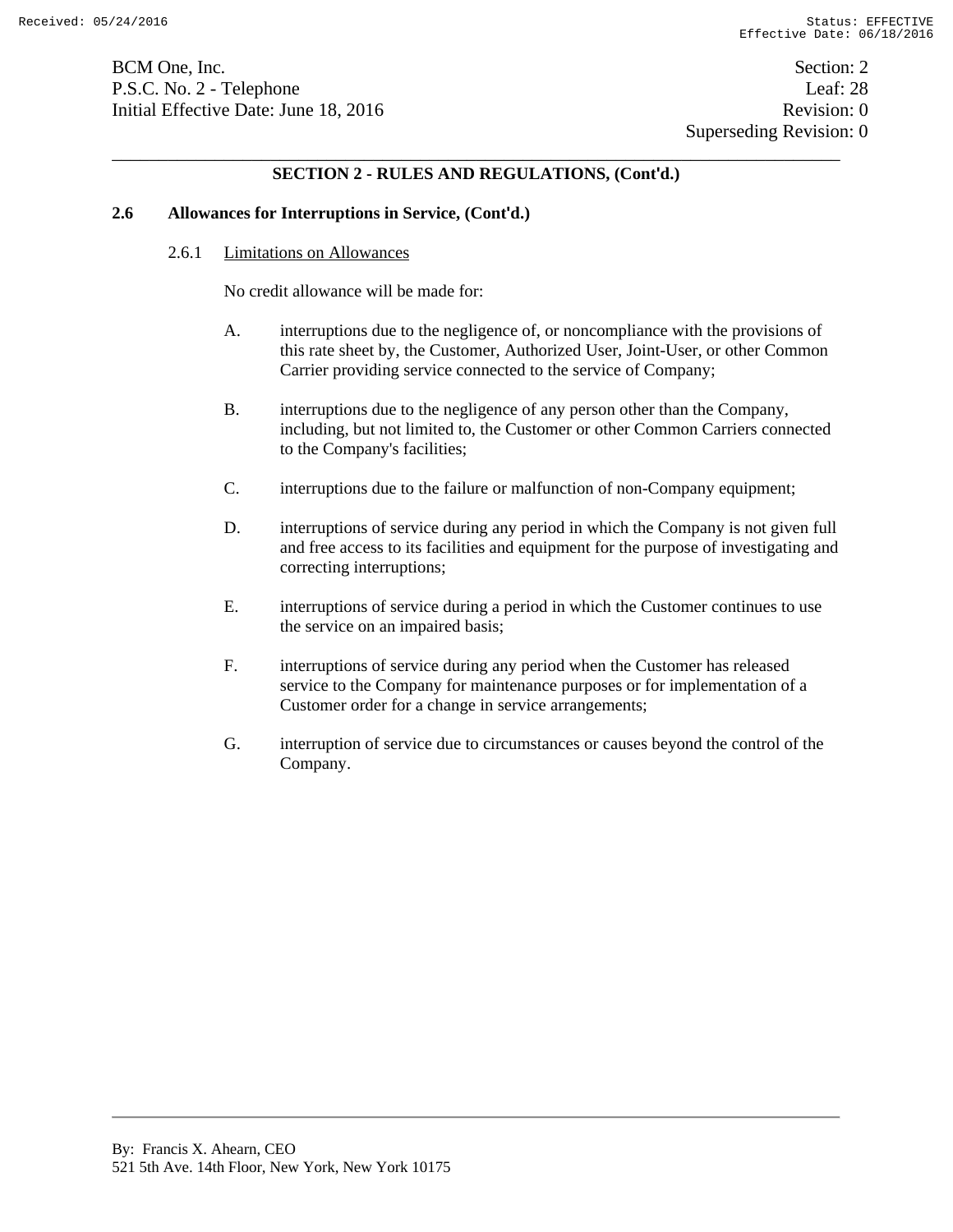BCM One, Inc. Section: 2 P.S.C. No. 2 - Telephone Leaf: 29 Initial Effective Date: June 18, 2016 **Revision: 0** Revision: 0

Superseding Revision: 0

# \_\_\_\_\_\_\_\_\_\_\_\_\_\_\_\_\_\_\_\_\_\_\_\_\_\_\_\_\_\_\_\_\_\_\_\_\_\_\_\_\_\_\_\_\_\_\_\_\_\_\_\_\_\_\_\_\_\_\_\_\_\_\_\_\_\_\_\_\_\_\_\_\_\_\_\_\_\_ **SECTION 2 - RULES AND REGULATIONS, (Cont'd.)**

## **2.7 Transfers and Assignments**

Neither the Company nor the Customer may assign or transfer its rights or duties in connection with the services and facilities provided by the Company without the written consent of the other party, except that the Company may assign its rights and duties (a) to any subsidiary, parent Company or affiliate of the Company (b) pursuant to any sale or transfer of substantially all the assets of the Company; or pursuant to any financing, merger or reorganization of the Company.

#### **2.8 Notices and Communications**

- 2.8.1 Delivery of calls to or acceptance of calls from the Company's End User locations over Company-switched local exchange services constitutes an order by the Customer to purchase switched access services as described herein. Similarly the selection by a Company's End User of the Customer as the presubscribed IXC constitutes an order of switched access by the Customer. In these cases, an invoice will be the first communication from the Company to the Customer. In other instances a Service Order may be used.
- 2.8.2 The Customer shall designate on the Service Order an address to which the Company shall mail or deliver all notices and other communications, except that the Customer may also designate a separate address to which the Company's bills for service shall be mailed.
- 2.8.3 The Company shall designate on the Service Order an address to which the Customer shall mail or deliver all notices and other communications, except that the Company may designate a separate address, on each bill for service, to which the Customer shall mail payment on that bill.
- 2.8.4 All notices or other communications required to be given pursuant to this rate sheet shall be in writing. Notices and other communications of either party, and all bills mailed by the Company, shall be presumed to have been delivered to the other party on the third business day following deposit of the notice, communication, or bill with the U.S. Mail or a private delivery service, prepaid and properly addressed, or when actually received or refused by the addressee, whichever occurs first.
- 2.8.5 The Company or the Customer shall advise the other party of any changes to the addresses designated for notices, other communications or billing, by following the procedures for giving notice set forth herein.